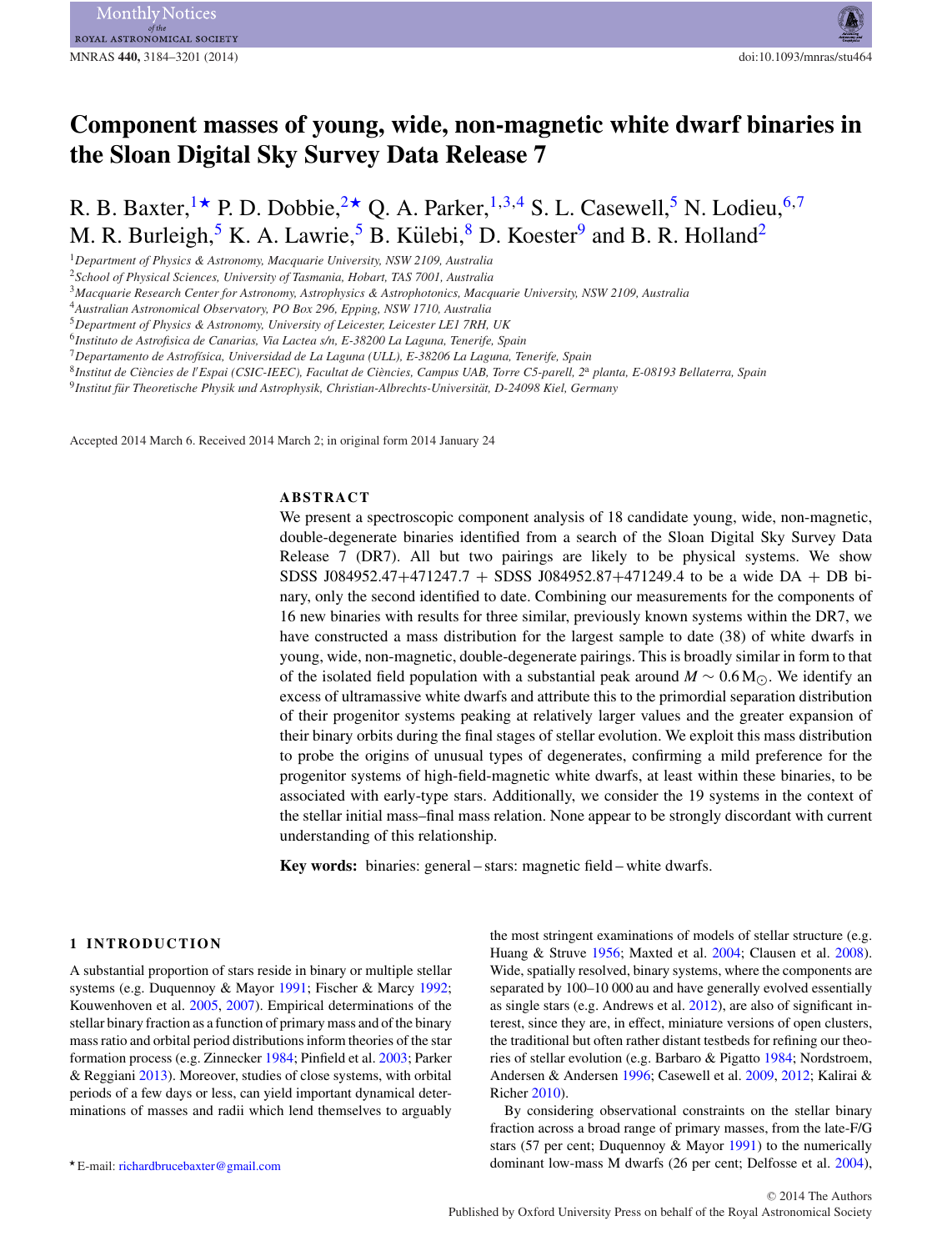Lada [\(2006\)](#page-17-9) has highlighted that the majority of stars reside in single stellar systems. However, since only those stars of the Galactic disc with  $M \gtrsim 1 \text{ M}_{\odot}$  have had sufficient time to evolve beyond the main sequence, around half or more of the members of the field white dwarf population presumably must have once been part of multiple systems. Miszalski et al. [\(2009\)](#page-17-10) determine that around at least 12–21 per cent of planetary nebulae have close binary central stars, while Holberg et al. [\(2008,](#page-17-11) [2013\)](#page-17-12) have concluded that at least 25–30 per cent of the white dwarfs within 20 pc of the Sun are presently part of binary systems, with around 6 per cent being double-degenerates. The systems at the short end of the double-degenerate period distribution are of substantial astrophysical relevance since a subset may ultimately evolve to Type Ia supernovae (e.g. Yoon, Podsiadlowski & Rosswog [2007\)](#page-17-13). Widely separated double-degenerates are also of interest for setting limits on the age of the Galactic disc through the white dwarf luminosity function (Oswalt et al. [1996\)](#page-17-14) and for investigating the late stages of stellar evolution, in particular the heavy mass-loss experienced on the asymptotic giant branch, as manifest through the form of the stellar initial mass–final mass relation (IFMR; e.g. Finley & Koester [1997\)](#page-16-8). Additionally, when a wide double-degenerate harbours an unusual or peculiar white dwarf (e.g. a high-field-magnetic white dwarf), measurements of the parameters of the normal component can be used to investigate its fundamental parameters and origins, either directly or potentially statistically (e.g. Girven et al. [2010;](#page-17-15) Dobbie et al. [2012a,](#page-16-9) [2013\)](#page-16-10).

Here, we begin to build the foundations for a statistical approach by presenting the mass distribution for what is by far the largest spectroscopically observed sample (38) of non-magnetic white dwarfs residing in young, wide, double-degenerate systems, to date. In subsequent sections, we describe our photometric identification of 53 candidate young, wide, binary systems from a search of the Sloan Digital Sky Survey (SDSS) data release 7 (DR7; Abazajian et al. [2009\)](#page-16-11) and discuss our new spectroscopic follow-up and analysis of the components of 18 of these systems and detail our assessment of their physical reality. We assemble a mass distribution for the components of the systems we find to have a strong likelihood of being binaries and those of three previously identified wide double-degenerates within the DR7 footprint. We compare this to that of isolated field white dwarfs and discuss the similarities and the differences. We demonstrate how this mass distribution can be used to probe the origins of unusual degenerates, in this case highfield-magnetic white dwarfs (HFMWDs). Finally, we explore the 19 non-magnetic binary systems within the context of our current understanding of the form of the stellar IFMR.

#### **2 THE INITIAL SELECTION OF CANDIDATE YOUNG, WIDE, DOUBLE -DEGENERATES FROM THE SDSS DR7**

An initial search for candidate, young, wide, white dwarf  $+$  white dwarf binaries was conducted using photometry obtained from the SDSS DR7 data base (e.g. Baxter [2011\)](#page-16-12). The SDSS is a deep, widearea, five band [*u* (3551 Å), *g* (4686 Å), *r* (6165 Å), *i* (7481 Å) and z (8931 Å)] imaging survey of the night sky that is supplemented by fibre spectroscopic follow-up of select sources (e.g. quasars). A comprehensive description of this impressively large project can be found in York et al. [\(2000\)](#page-17-16), while full details of the DR7, which is of particular relevance to this work, are provided by Abazajian et al. [\(2009\)](#page-16-11). In brief, the 7th data release includes imaging for an area of 11 663 square degrees (a substantial proportion of which is centred on the northern Galactic cap) and catalogues 357 million

unique sources down to  $5\sigma$  photometric limits at *u*, *g*, *r* and *i* of 22.3, 23.3, 23.1 and 22.3 mag., respectively. The imaging was acquired with a drift scan technique in seeing of better than 1.5 arcsec, so the median full width at half-maximum of the point spread function is approximately 1.4 arcsec at *r*. The re-constructed SDSS images have pixels which are 0.396 arcsec on a side.

As is evident from fig. 1 of Harris et al. [\(2003\)](#page-17-17), the photometric band passes of the SDSS and the colours which can be derived from them are rather effective at discriminating hot ( $T_{\text{eff}} > 8000-$ 9000 K), generally young, white dwarfs from the bulk of the field main-sequence stars which dominate colour–magnitude and colour– colour diagrams. We selected from DR7 (using an SQL query) all point sources flagged as photometrically clean with  $r \leq 20.0$ , *u* − *g* > −0.7, *u* − *g* ≤ 0.5, *g* − *r* > −0.7, *g* − *r* ≤ 0.0 and  $r - i < 0.0$ , which have another object satisfying these colour and magnitude criteria within 30 arcsec. In drawing up these criteria, we crudely appraised the likely contribution of chance stellar alignments to our sample of candidate binaries. We compared the cumulative number of observed pairings with separations of less than 60 arcsec to that predicted for a random on-sky distribution of objects by equation (1) (Struve [1852\)](#page-17-18), where *N* is the number of sources satisfying the photometric selection criteria ( $N = 36231$ ) in area *A* (square degrees,  $A = 11,663$ ) and  $\rho$  is the maximum projected separation (degrees[\),](#page-2-0)

$$
n(\leq \rho) = N(N-1)\pi\rho^2/2A. \tag{1}
$$

On this basis, we anticipate approximately 90 per cent of the pairings with separations of less than 30 arcsec to be physical systems (Fig. [1\)](#page-1-0), although we note our estimate neglects the variations of Galactic latitude within the sample and that a sizeable proportion of sources around *u* − *g* = 0.0–0.5, *g* − *r* = −0.2–0.0 are likely to be quasars. Additionally, we considered that the atmospheres of cooler white dwarfs (i.e.  $T_{\text{eff}} \lesssim 8000 \text{ K}$ ) are significantly more difficult to model reliably due to the emergence of more physically complex sources of opacity (Koester [2010\)](#page-17-19). Moreover, by restricting our sample to relatively conservative faint magnitude limits, we maintain the advantage that our sources can be followed-up spectroscopically on an 8 m class telescope in reasonable integration times

<span id="page-1-0"></span>

**Figure 1.** A plot of the cumulative number of observed pairings that meet our photometric selection criteria (filled grey circles) and are expected for a random on-sky distribution of objects (black line) as a function of angular separation. A crude estimate of the proportion of physical systems as a function of angular separation is also shown (dashed line). For angular separations of 30 arcsec or less, roughly 90 per cent of candidates are likely to be physical binaries.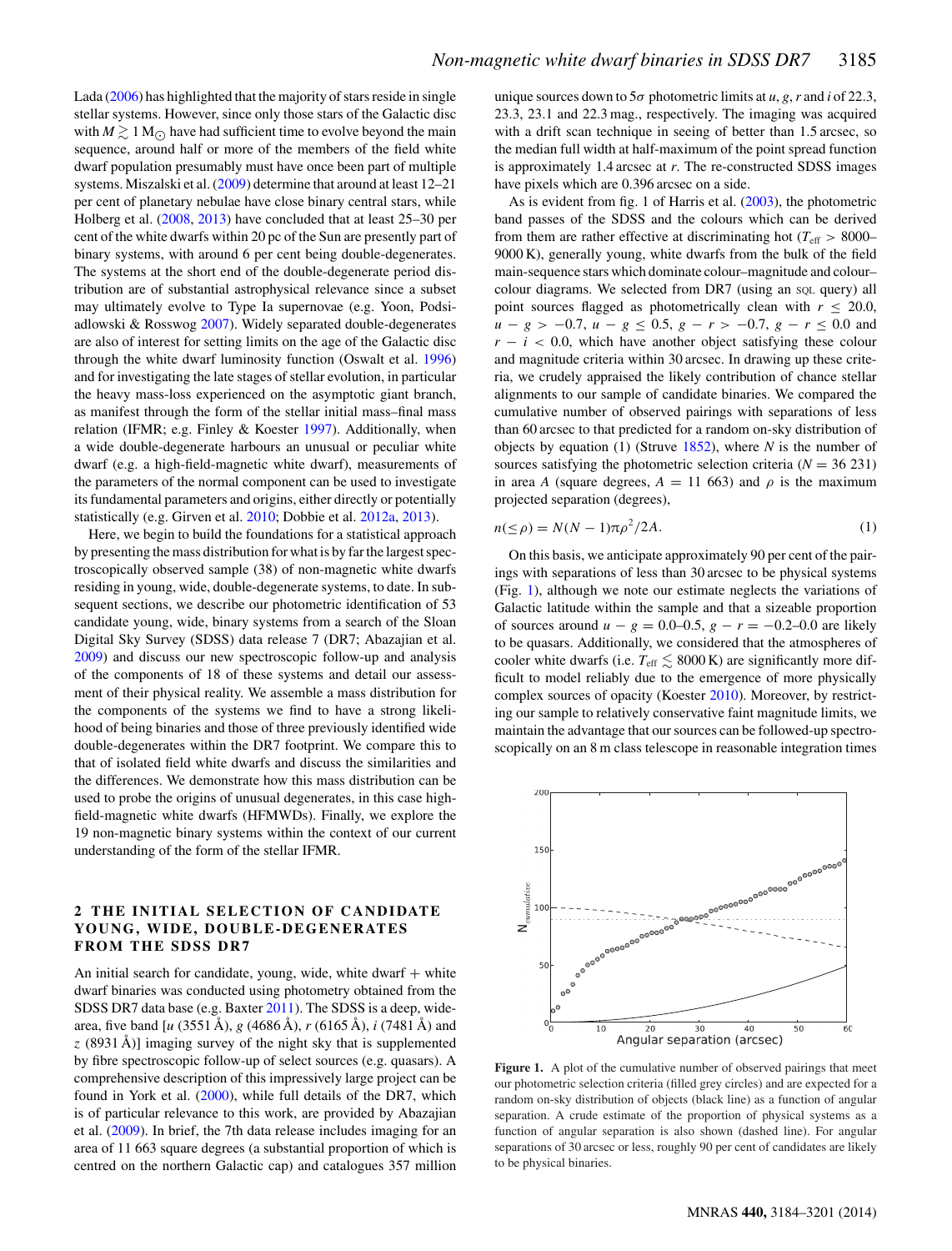(e.g. about 15 min in photometric conditions, or 2 h in poor weather conditions).

The resulting 91 candidate systems were visually inspected using the SDSS finder chart tool to weed out a substantial number of spurious pairings attributable to blue point-like detections within nearby galaxies, which our contamination estimate above does not account for. To identify further potential contaminants, we also cross correlated our candidates against the SDSS DR7 quasar list of Schneider et al. [\(2010\)](#page-17-20). Our cleaned sample includes 53 candidate systems and recovers the three previously known double-degenerate binaries, PG 0922+162 (Finley & Koester [1997\)](#page-16-8), HS 2240+1234 (Jordan et al. [1998\)](#page-17-21) and WD 222301.62+220131.3 (Koester et al. [2009\)](#page-17-22) within the DR7 footprint. Details of all 53 candidates are listed in Table [1.](#page-2-0)

<span id="page-2-0"></span>Table 1. Survey designation, SDSS designation, photometric data and observed angular separations for the candidate double-degenerate systems (CDDS) we have identified. Candidates for which we have obtained new resolved spectroscopy (Spec follow-up = Y) and objects for which a spectroscopic analysis exists in the literature (Spec follow-up = L) are labelled. White dwarfs included in Baxter [\(2011\)](#page-16-12) (B) and those with SDSS DR7 spectroscopy (italics) are also highlighted.

| <b>CDDS ID</b>      | <b>SDSS</b>           | Spec      | $\mathcal{U}% _{k}(t)\equiv\mathcal{U}_{k}(t)\equiv\mathcal{U}_{k}(t)$ | $\boldsymbol{g}$ | r                       | i                           | <b>SDSS</b>                                 | $\mathcal U$ | $\boldsymbol{g}$ | $\boldsymbol{r}$            | i           | Sep.     |
|---------------------|-----------------------|-----------|------------------------------------------------------------------------|------------------|-------------------------|-----------------------------|---------------------------------------------|--------------|------------------|-----------------------------|-------------|----------|
| (Desig.)            | (Desig.)              | follow-up | (mag)                                                                  | (mag)            | (mag)                   | (mag)                       | (Desig.)                                    | (mag)        | (mag)            | (mag)                       | (mag)       | (arcsec) |
| CDDS1               | J000142.84+251506.1   |           | 17.81(0.02)                                                            | 17.79(0.02)      | 18.16(0.02)             | 18.45(0.02)                 | J000142.79+251504.0                         | 19.16(0.19)  | 18.70(0.16)      | 19.01(0.16)                 | 19.32(0.17) | 2.16     |
| CDDS2               | J002925.28+001559.7   |           | 20.02(0.05)                                                            | 19.59(0.02)      | 19.59(0.02)             | 19.68(0.02)                 | J002925.62+001552.7                         | 18.91(0.03)  | 18.48(0.01)      | 18.53(0.02)                 | 18.65(0.02) | 8.64     |
| $CDDS3^B$           | J005212.26+135302.0   | Y         | 17.79(0.02)                                                            | 17.71(0.03)      | 17.98(0.02)             | 18.24(0.02)                 | J005212.73+135301.1                         | 19.35(0.03)  | 18.89(0.03)      | 18.92(0.02)                 | 19.05(0.02) | 6.78     |
| CDDS4               | J011714.48+244021.5   |           | 19.94(0.03)                                                            | 19.63(0.02)      | 19.77(0.02)             | 20.06(0.03)                 | J011714.12+244020.3                         | 20.29(0.04)  | 19.83(0.02)      | 19.96(0.02)                 | 20.16(0.03) | 5.05     |
| CDDS5               | J012726.89+391503.3   |           | 19.16(0.03)                                                            | 18.70(0.02)      | 18.83(0.02)             | 19.01(0.02)                 | J012725.51+391459.2                         | 20.35(0.06)  | 19.99(0.02)      | 19.99(0.02)                 | 20.07(0.03) | 16.55    |
| CDDS6 <sup>B</sup>  | $J021131.51+171430.4$ | Y         | 17.36(0.12)                                                            | 17.26(0.09)      | 17.65(0.07)             | 17.87(0.08)                 | J021131.52+171428.3                         | 16.60(0.02)  | 16.71(0.02)      | 17.08(0.01)                 | 17.40(0.01) | 2.04     |
| CDDS7               | J022733.09+005200.3   |           | 20.03(0.05)                                                            | 19.62(0.02)      | 19.69(0.02)             | 19.80(0.03)                 | J022733.15+005153.6                         | 20.30(0.06)  | 19.86(0.02)      | 19.91(0.02)                 | 19.99(0.03) | 6.72     |
| $CDDSS^B$           | J033236.86-004936.9   | Y         | 15.32(0.01)                                                            | 15.64(0.02)      | 16.09(0.02)             | 16.41(0.02)                 | J033236.60-004918.4                         | 18.64(0.03)  | 18.20(0.02)      | 18.30(0.02)                 | 18.45(0.02) | 18.91    |
| CDDS9               | J054519.81+302754.0   | Y         | 20.19(0.05)                                                            | 19.82(0.02)      | 19.96(0.02)             | 20.10(0.03)                 | J054518.98+302749.3                         | 20.05(0.05)  | 19.64(0.02)      | 19.80(0.02)                 | 19.97(0.03) | 11.72    |
| CDDS10              | J072147.38+322824.1   |           | 18.18(0.02)                                                            | 18.07(0.01)      | 18.17(0.01)             | 18.28(0.01)                 | J072147.20+322822.4                         | 18.76(0.08)  | 18.32(0.06)      | 18.34(0.06)                 | 18.44(0.06) | 2.77     |
| $CDDS11^{D2}$       | J074853.07+302543.5   | Y         | 17.41(0.07)                                                            | 17.59(0.05)      | 17.88(0.05)             | 18.49(0.12)                 | J074852.95+302543.4                         | 17.57(0.05)  | 17.59(0.04)      | 17.96(0.04)                 | 18.24(0.03) | 1.50     |
| CDDS12              | J075410.53+123947.3   |           | 19.19(0.09)                                                            | 18.78(0.06)      | 18.99(0.08)             | 19.22(0.07)                 | J075410.58+123945.5                         | 19.22(0.04)  | 18.86(0.05)      | 18.99(0.04)                 | 19.25(0.04) | 2.00     |
| CDDS13              | J080212.54+242043.6   |           | 19.87(0.04)                                                            | 19.54(0.02)      | 19.78(0.02)             | 20.01(0.03)                 | J080213.44+242020.9                         | 20.23(0.04)  | 19.84(0.02)      | 20.00(0.02)                 | 20.19(0.03) | 25.85    |
| CDDS14              | J080644.09+444503.2   | Y         | 18.54(0.02)                                                            | 18.14(0.02)      | 18.32(0.01)             | 18.54(0.02)                 | J080643.64+444501.4                         | 19.18(0.02)  | 18.74(0.02)      | 18.82(0.01)                 | 18.94(0.02) | 5.09     |
| CDDS15              | J084952.87+471249.4   | Y         | 16.64(0.02)                                                            | 16.77(0.02)      | 17.08(0.02)             | 17.35(0.02)                 | J084952.47+471247.7                         | 18.14(0.14)  | 17.77(0.08)      | 17.79(0.06)                 | 18.04(0.07) | 4.37     |
| CDDS16              | J085915.02+330644.6   | Y         | 18.27(0.02)                                                            | 18.01(0.02)      | 18.34(0.02)             | 18.59(0.02)                 | J085915.50+330637.6                         | 19.07(0.03)  | 18.70(0.02)      | 18.87(0.02)                 | 19.04(0.02) | 9.29     |
| CDDS17              | J085917.36+425031.6   | Y         | 19.37(0.03)                                                            | 18.94(0.05)      | 19.01(0.02)             | 19.08(0.02)                 | J085917.23+425027.4                         | 18.83(0.02)  | 18.38(0.04)      | 18.53(0.02)                 | 18.70(0.02) | 4.39     |
| CDDS18*             | J092513.18+160145.4   | L         | 17.07(0.09)                                                            | 17.12(0.08)      | 17.52(0.06)             | 17.83(0.06)                 | J092513.48+160144.1                         | 16.07(0.02)  | 16.14(0.02)      | 16.55(0.01)                 | 16.88(0.02) | 4.51     |
| $CDDS19^{D1}$       | J092647.00+132138.4   | Y         | 18.74(0.03)                                                            | 18.40(0.03)      | 18.46(0.05)             | 18.60(0.04)                 | J092646.88+132134.5                         | 18.46(0.02)  | 18.34(0.02)      | 18.39(0.02)                 | 18.50(0.02) | 4.35     |
| CDDS20              | J095458.73+390104.6   |           | 20.31(0.05)                                                            | 19.86(0.02)      | 19.95(0.03)             | 19.95(0.03)                 | J095459.97+390052.4                         | 17.96(0.02)  | 17.69(0.02)      | 18.02(0.02)                 | 18.29(0.02) | 18.87    |
| CDDS21              | J100245.86+360653.3   |           | 19.42(0.03)                                                            | 19.04(0.02)      | 19.09(0.02)             | 19.16(0.03)                 | J100244.88+360629.6                         | 19.32(0.03)  | 18.92(0.02)      | 19.01(0.02)                 | 19.09(0.03) | 26.53    |
| $CDDS22^{D3}$       | J105306.13+025052.5   | Y         | 19.57(0.04)                                                            | 19.14(0.02)      | 19.28(0.02)             | 19.51(0.03)                 | J105306.82+025027.9                         | 19.37(0.03)  | 18.98(0.02)      | 19.18(0.02)                 | 19.37(0.03) | 26.60    |
| CDDS23              | J113928.52-001420.9   |           | 19.84(0.04)                                                            | 19.42(0.02)      | 19.52(0.02)             | 19.71(0.03)                 | J113928.47-001418.0                         | 20.13(0.07)  | 19.80(0.06)      | 19.85(0.06)                 | 19.93(0.08) | 2.95     |
| CDDS24              | $J115030.12+253210.1$ |           | 20.43(0.05)                                                            | 19.95(0.02)      | 19.97(0.02)             | 20.05(0.04)                 | J115030.48+253206.0                         | 19.30(0.03)  | 18.86(0.02)      | 19.09(0.02)                 | 19.29(0.02) | 6.38     |
| CDDS25              | J115305.54+005646.1   |           | 18.42(0.02)                                                            | 18.89(0.02)      | 19.38(0.02)             | 19.62(0.03)                 | J115305.47+005645.8                         | 18.50(0.02)  | 18.91(0.02)      | 19.34(0.02)                 | 19.78(0.03) | 1.22     |
| CDDS26 <sup>B</sup> | J115937.81+134413.9   | Y         | 18.45(0.03)                                                            | 18.07(0.02)      | 18.12(0.02)             | 18.16(0.02)                 | J115937.82+134408.7                         | 18.42(0.03)  | 18.28(0.02)      | 18.52(0.02)                 | 18.75(0.03) | 5.18     |
| $CDDS27^{D3}$       | J122739.16+661224.4   | Y         | 17.72(0.02)                                                            | 17.86(0.02)      | 18.13(0.02)             | 18.44(0.02)                 | J122741.05+661224.3                         | 18.23(0.02)  | 17.99(0.02)      | 18.21(0.02)                 | 18.46(0.02) | 11.43    |
| CDDS28              | J131012.28+444728.3   |           | 17.88(0.01)                                                            | 17.84(0.02)      |                         |                             | 18.02(0.01) 18.23(0.02) J131013.38+444717.8 | 17.95(0.01)  |                  | $17.59(0.02)$ $17.85(0.01)$ | 18.11(0.02) | 15.71    |
| CDDS29 <sup>B</sup> | J131332.14+203039.6   | Y         | 18.13(0.02)                                                            | 17.80(0.02)      | 17.98(0.01)             | 18.19(0.02)                 | J131332.56+203039.3                         | 17.86(0.02)  | 17.48(0.02)      | 17.69(0.01)                 | 17.91(0.02) | 5.93     |
| CDDS30              | J131421.70+305051.4   | Y         | 18.59(0.10)                                                            | 18.20(0.08)      | 18.22(0.09)             | 18.31(0.09)                 | J131421.50+305050.5                         | 18.23(0.04)  | 17.86(0.04)      | 17.88(0.05)                 | 18.01(0.06) | 2.76     |
| CDDS31 <sup>B</sup> | J132814.28+163151.5   | Y         | 16.34(0.02)                                                            | 16.27(0.02)      | 16.63(0.02)             | 16.99(0.02)                 | J132814.36+163150.9                         | 17.75(0.27)  | 17.65(0.23)      | 17.74(0.19)                 | 17.84(0.15) | 1.32     |
| CDDS32              | J135713.14-065913.7   | Y         | 18.94(0.04)                                                            | 19.25(0.02)      | 19.76(0.02)             | 20.18(0.04)                 | J135714.50-065856.9                         | 18.58(0.04)  | 18.16(0.02)      | 18.35(0.02)                 | 18.54(0.02) | 26.29    |
| $CDDS33^{D1}$       | J150746.48+521002.1   | Y         | 17.14(0.02)                                                            | 16.91(0.03)      | 17.29(0.01)             | 17.55(0.02)                 | J150746.80+520958.0                         | 17.98(0.02)  | 17.76(0.03)      | 18.06(0.01)                 | 18.33(0.02) | 5.05     |
| CDDS34              | J151508.30+143640.8   | Y         | 18.38(0.02)                                                            | 18.00(0.02)      | 18,20(0.01)             | 18.47(0.02)                 | J151507.90+143635.4                         | 19.76(0.03)  | 19.63(0.02)      | 19.88(0.02)                 | 20.19(0.03) | 7.90     |
| CDDS35              | J154641.48+615901.7   |           | 19.07(0.03)                                                            | 18.63(0.02)      | 18.75(0.02)             | 18.93(0.02)                 | J154641.79+615854.3                         | 17.16(0.02)  | 16.89(0.02)      | 17.17(0.02)                 | 17.42(0.02) | 7.64     |
| CDDS36              | J155245.19+473129.5   | Y         | 18.79(0.02)                                                            | 18.71(0.02)      | 19.06(0.02)             | 19.36(0.03)                 | J155244.41+473124.0                         | 19.21(0.04)  | 18.99(0.03)      | 19.30(0.02)                 | 19.61(0.03) | 9.65     |
| CDDS37              | J162650.11+482827.9   |           | 19.72(0.03)                                                            | 19.62(0.02)      | 19.94(0.03)             | 20.20(0.04)                 | J162652.12+482824.7                         | 19.14(0.02)  | 18.98(0.01)      | 19.30(0.02)                 | 19.59(0.02) | 20.22    |
| CDDS38              | J163647.81+092715.7   |           | 18.13(0.02)                                                            | 17.72(0.01)      | 17.93(0.01)             | 18.18(0.01)                 | J163647.33+092708.4                         | 19.98(0.04)  | 19.54(0.02)      | 19.54(0.02)                 | 19.66(0.03) | 10.12    |
| CDDS39              | J165737.90+620102.1   |           | 18.72(0.02)                                                            | 18.65(0.01)      | 18.98(0.03)             | 19.23(0.02)                 | J165734.39+620055.9                         | 18.88(0.02)  | 18.53(0.01)      | 18.76(0.02)                 | 18.99(0.02) | 25.47    |
| CDDS40 <sup>B</sup> | J170355.91+330438.4   | Y         | 19.16(0.02)                                                            | 18.81(0.01)      | 18.86(0.01)             | 18.97(0.02)                 | J170356.77+330435.7                         | 18.48(0.02)  | 18.16(0.01)      | 18.27(0.01)                 | 18.42(0.02) | 11.16    |
| CDDS41              | J173249.57+563900.0   |           | 19.35(0.03)                                                            | 18.95(0.02)      | 19.12(0.02)             | 19.35(0.02)                 | J173249.32+563858.8                         | 18.99(0.04)  | 19.12(0.05)      | 19.27(0.06)                 | 19.47(0.04) | 2.36     |
| CDDS42              | J175559.57+484359.9   |           | 19.04(0.03)                                                            | 19.21(0.02)      | 19.39(0.02)             | 19.43(0.02)                 | J175558.35+484348.8                         | 18.02(0.02)  | 17.68(0.01)      | 17.90(0.01)                 | 18.17(0.02) | 16.41    |
| CDDS43              | J204318.96+005841.8   |           | 18.51(0.03)                                                            | 18.24(0.02)      |                         | $18.42(0.01)$ $18.59(0.02)$ | J204317.93+005830.5                         | 18.96(0.03)  | 18.59(0.02)      | 18.75(0.01)                 | 18.94(0.02) | 19.13    |
| CDDS44              | J211607.27+004503.1   |           | 18,60(0.02)                                                            | 18.67(0.01)      | 18.89(0.01)             | 19.11(0.02)                 | J211607.20+004501.3                         | 19.43(0.10)  | 18.96(0.07)      | 19.05(0.09)                 | 19.28(0.06) | 2.06     |
| CDDS45              | J213648.79+064320.2   |           | 18.07(0.02)                                                            | 17.94(0.02)      | 18.24(0.01)             | 18.48(0.02)                 | J213648.98+064318.2                         | 19.72(0.04)  | 19.35(0.02)      | 19.39(0.03)                 | 19.50(0.02) | 3.44     |
| CDDS46              | J214456.12+482352.9   |           | 19.19(0.03)                                                            |                  | 18.74(0.01) 18.83(0.02) | 19.02(0.02)                 | J214457.39+482345.5                         | 19.81(0.05)  | 19.49(0.02)      | 19.49(0.02)                 | 19.64(0.03) | 14.67    |
| CDDS47              | J215309.89+461902.7   |           | 18.15(0.02)                                                            | 17.72(0.01)      | 17.90(0.01)             | 18.05(0.01)                 | J215308.90+461839.1                         | 18.88(0.03)  | 19.08(0.01)      | 19.36(0.02)                 | 19.56(0.02) | 25.68    |
| CDDS48 <sup>B</sup> | J222236.30-082808.0   | Y         | 16.68(0.02)                                                            | 16.41(0.02)      | 16.67(0.03)             | 16.92(0.03)                 | J222236.56-082806.0                         | 17.56(0.03)  | 17.11(0.07)      | 17.30(0.07)                 | 17.47(0.06) | 4.29     |
| CDDS49 <sup>+</sup> | J222301.62+220131.3   | L         | 15.66(0.01)                                                            | 15.60(0.01)      | 15.91(0.01)             | 16.22(0.01)                 | J222301.72+220124.9                         | 16.37(0.01)  | 16.01(0.03)      | 16.20(0.03)                 | 16.46(0.01) | 6.56     |
| CDDS50 <sup>B</sup> | J222427.07+231537.4   | Y         | 17.53(0.02)                                                            | 17.15(0.02)      | 17.36(0.02)             | 17.47(0.02)                 | J222426.91+231536.0                         | 18.22(0.08)  | 17.77(0.07)      | 17.92(0.07)                 | 17.94(0.06) | 2.64     |
| CDDS51 <sup>+</sup> | J224231.14+125004.9   | L         | 16.48(0.01)                                                            | 16.23(0.02)      | 16.50(0.01)             | 16.74(0.02)                 | J224230.33+125002.3                         | 16.83(0.01)  | 16.50(0.02)      | 16.75(0.01)                 | 16.97(0.02) | 12.13    |
| CDDS52 $D3$         | J225932.74+140444.2   | Y         | 19.02(0.03)                                                            | 18.57(0.02)      | 18.68(0.01)             | 18.85(0.02)                 | J225932.21+140439.2                         | 16.16(0.02)  | 16.36(0.01)      | 16.78(0.01)                 | 17.12(0.01) | 9.14     |
| CDDS53              | J233246.27+491712.0   |           | 18.76(0.02)                                                            | 18.64(0.01)      |                         | $18.91(0.01)$ $19.16(0.02)$ | J233246.23+491709.1                         | 19.02(0.06)  | 18.76(0.04)      | 19.04(0.04)                 | 19.31(0.05) | 2.96     |
|                     |                       |           |                                                                        |                  |                         |                             |                                             |              |                  |                             |             |          |

<sup>∗</sup> PG 0922+162A+B (Finley & Koester [1997\)](#page-16-8)

+ HS 2220+2146A+B (Koester et al. [2009\)](#page-17-22)<br>† HS 2240+1234 (Jordan et al. 1998)

 $\frac{B}{B}$  Preliminary analysis presented in Baxter [\(2011\)](#page-16-12)

*<sup>D</sup>*1, *<sup>D</sup>*2, *<sup>D</sup>*<sup>3</sup> DA <sup>+</sup> DAH pairings discussed in (Dobbie et al. [2012a,](#page-16-9) [2013\)](#page-16-10) and Dobbie et al. (in preparation), respectively.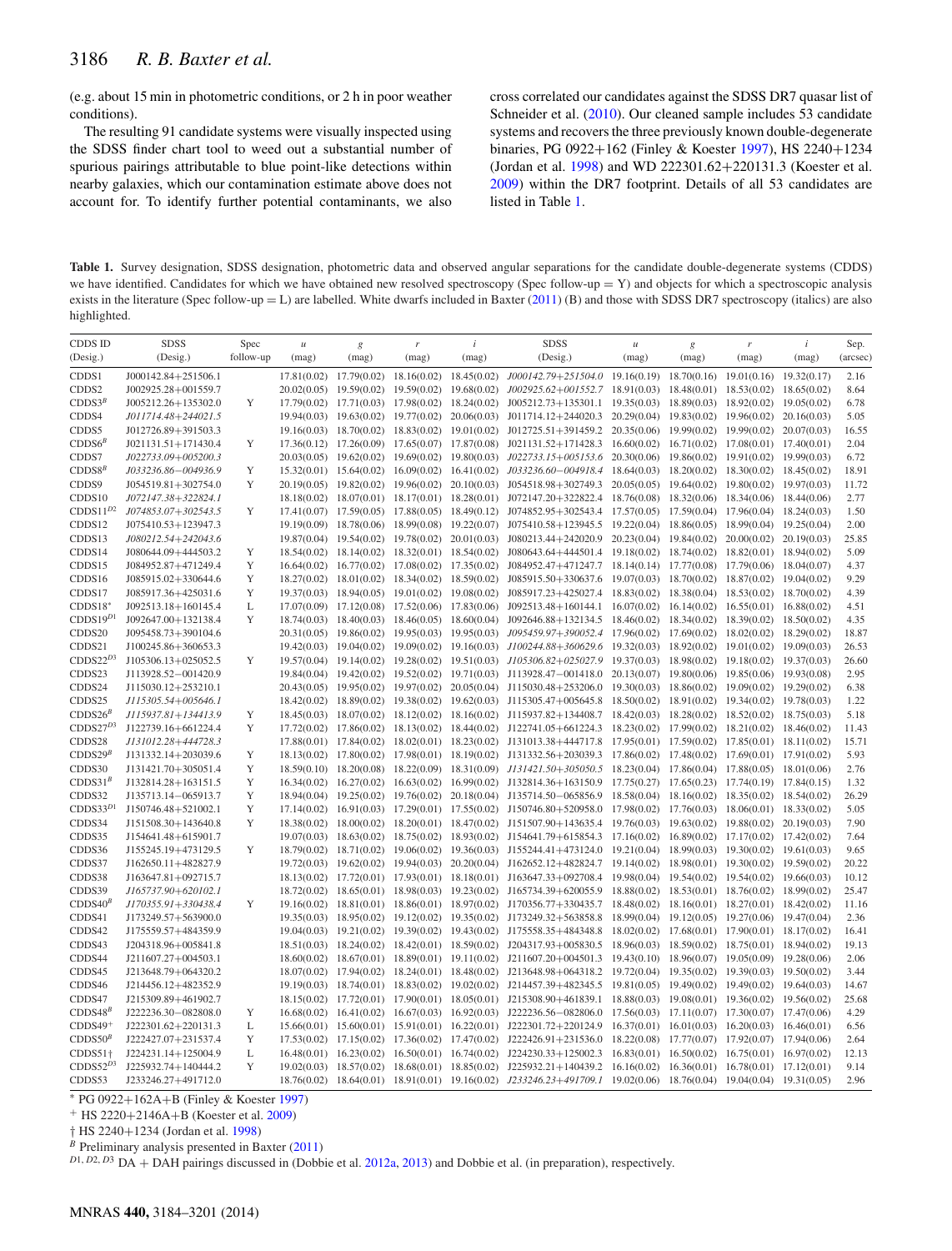## **3 SPECTROSCOPY**

#### **3.1 Observations and data reduction**

While SDSS DR7 spectroscopy is available for objects in 18 of our systems (highlighted in italics in Table [1\)](#page-2-0), it often covers only one of the sources in a pairing (e.g. CDDS 40; Kleinman et al. [2013\)](#page-17-23), or, where the component angular separation is less than the diameter of the SDSS fibres (3 arcsec), it provides a blend of the energy distributions of the two objects (e.g. CDDS 11; Dobbie et al. [2013;](#page-16-10) Kepler et al. [2013\)](#page-17-24). Therefore, to confirm or otherwise the degenerate nature of both components of the candidate binaries in Table [1](#page-2-0) and to determine their fundamental parameters, we have acquired our own spatially resolved low-resolution optical spectroscopic observations with a range of facilities, as described below. As much of this spectroscopy was acquired in queue scheduling mode under less than optimum sky conditions, many of the systems we have followed up are from the brighter half of our sample and have angular separations that are greater than 2 arcsec. There is some minor overlap between our observations and the SDSS spectroscopy (CDDS 8-A + B, CDDS 26-B, CDDS 30-B and CDDS 40-A) and the results of the Kleinman et al. [\(2013\)](#page-17-23) analyses of these DR7 data sets can serve as a useful check on our work.

For bona fide degenerate objects, we have used our new spectroscopic data to determine the dominant elemental component of their atmospheres and whether or not they harbour a substantial magnetic field. In this work, we have focused on the non-magnetic white dwarfs and have measured their effective temperatures and surface gravities by comparing suitable absorption features within their spectra (e.g. H-Balmer lines) to the predictions of modern model atmospheres. Spectroscopically observed pairings with at least one strongly magnetic component are analysed elsewhere (e.g. CDDS11, CDDS19, CDDS22, CDDS27, CDDS33, CDDS52; Dobbie et al. [2012a,](#page-16-9) [2013,](#page-16-10) Dobbie et al. in preparation). The five different telescopes we have sourced spectroscopy from are: the William Herschel Telescope (WHT) and the Gran Telescopio Canarias (GTC), both located at the Roche de las Muchachos Observatory on La Palma, Gemini-North at the Mauna Kea Observatory on Hawaii, Gemini-South at Cerro Pachon in Chile and the Very Large Telescope (VLT) Antu located at the European Southern Observatory's (ESO) Cerro Paranal site in Chile. Details of the observations obtained with each facility are provided below:

(i) Spectra of CDDS3, CDDS40 and CDDS50 were acquired in visitor mode with the WHT and the double-armed Intermediate dispersion Spectrograph and Imaging System (ISIS) on the nights of 2008 July 24–25 and 2011 September 5. These observations were conducted when the sky was clear, with seeing ∼0.6–0.9 arcsec. The spectrograph was configured with a 1.0 arcsec slit and the R300B  $(\lambda/\delta\lambda \approx 1300)$  grating on the blue arm. The long exposures necessary to reach good signal-to-noise ratio were broken down into several integrations of typically 1800 s (see Table [2\)](#page-4-0), and were acquired using the  $2 \times 1$  and  $1 \times 1$  binning modes of the *E*2*V* CCD during the 2008 and 2011 runs, respectively. The data frames were debiased and flat fielded using the IRAF procedure CCDPROC. Cosmic ray hits were removed using the routine LACOS SPEC (van Dokkum [2001\)](#page-17-25). Subsequently, the spectra were extracted with the APEXTRACT package and wavelength calibrated by comparison with a CuAr+CuNe arc spectrum taken immediately before and after the science exposures. The removal of remaining instrument signature from the science data was undertaken using observations of the bright DC white dwarfs WD 1918+386 and EG131.

(ii) Spectra of CDDS8, CDDS26, CDDS29, CDDS30, CDDS31 and CDDS32 were obtained in visitor mode with VLT Antu and the Focal Reducer and low dispersion Spectrograph (FORS2). A full description of the FORS2 instrument may be found on the ESO webpages. $<sup>1</sup>$  These observations were conducted on the nights</sup> of 2010 February 6–7 and 2013 February 10–11. The sky conditions were fair to good at the time of these observations. All data were acquired using the  $2 \times 2$  binning mode of the *E*2*V* CCD and the 600B+24 grism. A 1.3 arcsec wide and a 1.0 arcsec wide slit were used for the 2010 and 2013 observations, respectively, providing notional spectral resolutions of  $\lambda/\delta\lambda \sim 600$  and  $\lambda/\delta\lambda \sim$ 800. The data were reduced and extracted with IRAF routines, as per the ISIS spectra, and wavelength calibrated by comparison with a He+HgCd arc spectrum obtained within a few hours of the science frames. Remaining instrument signature was removed from the science data using observations of the bright DC white dwarf LHS2333.

(iii) Spectra of CDDS6 and CDDS48 were obtained in service mode with the Gemini Multi-Object Spectrograph (GMOS) mounted on the Gemini-North and Gemini-South telescopes during semesters 2009B (July 25) and 2010A (May 11), respectively. These observations were conducted when the sky conditions were relatively poor (image quality 85 per cent and cloud cover 90 per cent). The data were acquired using the  $4 \times 4$  binning mode of the EEV CCD, a 2.0 arcsec wide slit and the B600 grating tuned to a central wavelength of 4100 Å. The notional resolution of these spectra is  $\lambda/\delta\lambda \sim 600$ . The data were reduced and extracted using routines in the GEMINI IRAF software package. A wavelength solution for these data was obtained with a CuAr arc spectrum obtained within hours of the science frames, while residual instrument signature in the science data was removed using observations of the bright DC white dwarfs WD 1918+386 (north) and WD 0000-345 (south).

(iv) Spectra of CDDS9, CDDS14, CDDS15, CDDS16, CDDS17, CDDS34 and CDDS36 were acquired in service mode with the GTC and the Optical System for Imaging and low Resolution Integrated Spectroscopy (OSIRIS) during semester 2013A. A detailed description of the OSIRIS instrument is provided on the GTC webpages. $2$  Our observations were performed when sky conditions were less favourable (seeing≈1.2–1.5 arcsec and spectroscopic transparency), using the  $2 \times 2$  binning mode of the EEV CCD. With the R1000B grating, in conjunction with a 1.2 arcsec wide slit, we achieved a notional spectral resolution of  $\lambda/\delta\lambda \approx 500$ . The data were reduced and extracted with IRAF routines as per the ISIS spectra. Wavelength calibration was performed by comparing these to a  $Hg + Ne$  arc spectrum acquired within a few hours of the science frames. Particular care was taken to include the 3650.1 Å Hg <sup>I</sup> line at the very blue limit of our spectral coverage in our arc wavelength solution. Remaining instrument signature from the science data was removed using observations of the bright DC white dwarf WD 1918+386.

The spectroscopic observations are summarized in Table [2.](#page-4-0) We noted above that three of our CDDS have been the subjects of previous spectroscopic studies, PG 0922+162 (Finley & Koester [1997\)](#page-16-8), HS 2220+2146 (Koester et al. [2009\)](#page-17-22) and HS 2240+1234 (Jordan et al. [1998\)](#page-17-21). Throughout the rest of this work we adopt the parameters measured from a high-spectral resolution Koester et al. [\(2009\)](#page-17-22) investigation of the components of these three pairings. We

<sup>1</sup> <http://www.eso.org/instruments/fors2/>

<sup>2</sup> <http://www.gtc.iac.es/instruments/osiris/osiris.php>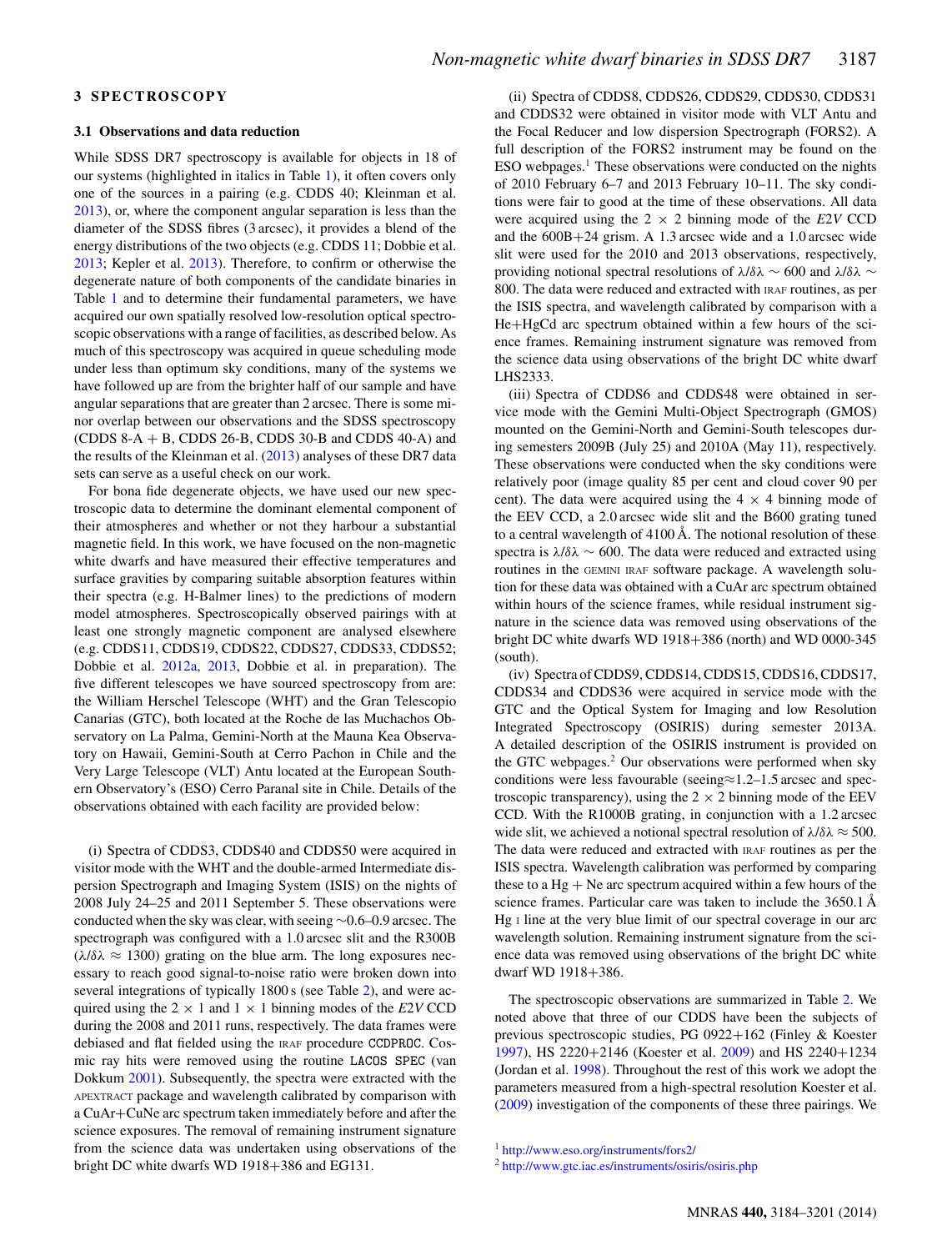<span id="page-4-0"></span>**Table 2.** Summary of our spectroscopic observations, including telescope/instrument combination and exposure times, of the candidate young, wide, double-degenerates within the SDSS DR7 imaging  $(RA = 0-12h)$ .

| ID                                           | SpT       | <b>SDSS</b>                                | Telescope/Instrument    | Exposure | $N_{\rm exp}$ |
|----------------------------------------------|-----------|--------------------------------------------|-------------------------|----------|---------------|
| CDDS3-A<br>CDDS3-B                           | DA<br>DA  | J005212.73+135301.1<br>J005212.26+135302.0 | $WHT + ISIS$            | 2400 s   | 5             |
| CDDS6-A<br>CDDS6-B                           | DA<br>DA  | J021131.52+171428.3<br>J021131.51+171430.4 | $GEM-N + GMOS$          | 2000 s   | 3             |
| CDDS8-A<br>CDDS8-B                           | DA<br>DA  | J033236.86-004936.9<br>J033236.60-004918.4 | $VLT + FORS$            | 600 s    | 2             |
| CDDS9-A<br>CDDS9-B                           | DA<br>DA  | J054519.81+302754.0<br>J054518.98+302749.3 | $GTC + OSIRIS$          | 2400 s   | 3             |
| $CDDS14-A$<br>CDDS14-B                       | DA<br>DA  | J080644.09+444503.2<br>J080643.64+444501.4 | $GTC + OSIRIS$          | 600 s    | $3^>$         |
| CDDS15-A<br>CDDS15-B                         | DB<br>DA  | J084952.87+471249.4<br>J084952.47+471247.7 | $GTC + OSIRIS$          | 240s     | 3             |
| CDDS16-A<br>CDDS16-B                         | DA<br>DA  | J085915.50+330637.6<br>J085915.02+330644.6 | $GTC + OSIRIS$          | 600 s    | 3             |
| CDDS17-A<br>CDDS17-B                         | DA<br>DA  | J085917.36+425031.6<br>J085917.23+425027.4 | $GTC + OSIRIS$          | 900 s    | 3             |
| $CDDS18-A^*$<br>$CDDS18-B*$                  | DA<br>DA  | J092513.48+160144.1<br>J092513.18+160145.4 | Koester et al. (2009)   |          |               |
| CDDS26-A<br>CDDS26-B                         | DA<br>DA  | J115937.82+134408.7<br>J115937.81+134413.9 | $VLT + FORS$            | 600 s    | 2             |
| CDDS29-A<br>CDDS29-B                         | DA<br>DA  | J131332.56+203039.3<br>J131332.14+203039.6 | $VLT + FORS$            | 300 s    | 2             |
| CDDS30-A<br>CDDS30-B                         | DA<br>DA  | J131421.70+305051.4<br>J131421.50+305050.5 | $VLT + FORS$            | 600 s    | 2             |
| CDDS31-A<br>CDDS31-B                         | DA<br>DA  | J132814.36+163150.9<br>J132814.28+163151.5 | $VLT + FORS$            | 300 s    | 2             |
| CDDS32-A<br>CDDS32-B                         | DA<br>sdO | J135714.50-065856.9<br>J135713.14-065913.7 | $VLT + FORS$            | 600 s    | 1             |
| CDDS34-A<br>CDDS34-B                         | DA<br>DA  | J151508.30+143640.8<br>J151507.90+143635.4 | $GTC + OSIRIS$          | 1800 s   | 3             |
| CDDS36-A<br>CDDS36-B                         | DA<br>DA  | J155245.19+473129.5<br>J155244.41+473124.0 | $GTC + OSIRIS$          | 900 s    | 3             |
| CDDS40-A<br>CDDS40-B                         | DA<br>DA  | J170356.77+330435.7<br>J170355.91+330438.4 | $WHT + ISIS$            | 1800 s   | 7             |
| CDDS48-A<br>CDDS48-B                         | DA<br>DA  | J222236.56-082806.0<br>J222236.30-082808.0 | $GEM-S + GMOS$          | 1800 s   | 3             |
| $CDDS49-A^+$<br>$CDDS49-B^+$                 | DA<br>DA  | J222301.72+220124.9<br>J222301.62+220131.3 | Koester et al. (2009)   |          |               |
| CDDS50-A<br>CDDS50-B                         | DA<br>DA  | J222427.07+231537.4<br>J222426.91+231536.0 | $WHT + ISIS$            | 1200 s   | 2             |
| $CDDS51-A^{\dagger}$<br>$CDDS51-B^{\dagger}$ | DA<br>DA  | J224231.14+125004.9<br>J224230.33+125002.3 | Koester et al. $(2009)$ |          |               |

<sup>∗</sup> PG 0922+162A+B (Finley & Koester [1997\)](#page-16-8).

<sup>+</sup> HS 2220+2146A+B (Koester et al. [2009\)](#page-17-22)

† HS 2240+1234 (Jordan et al. [1998\)](#page-17-21)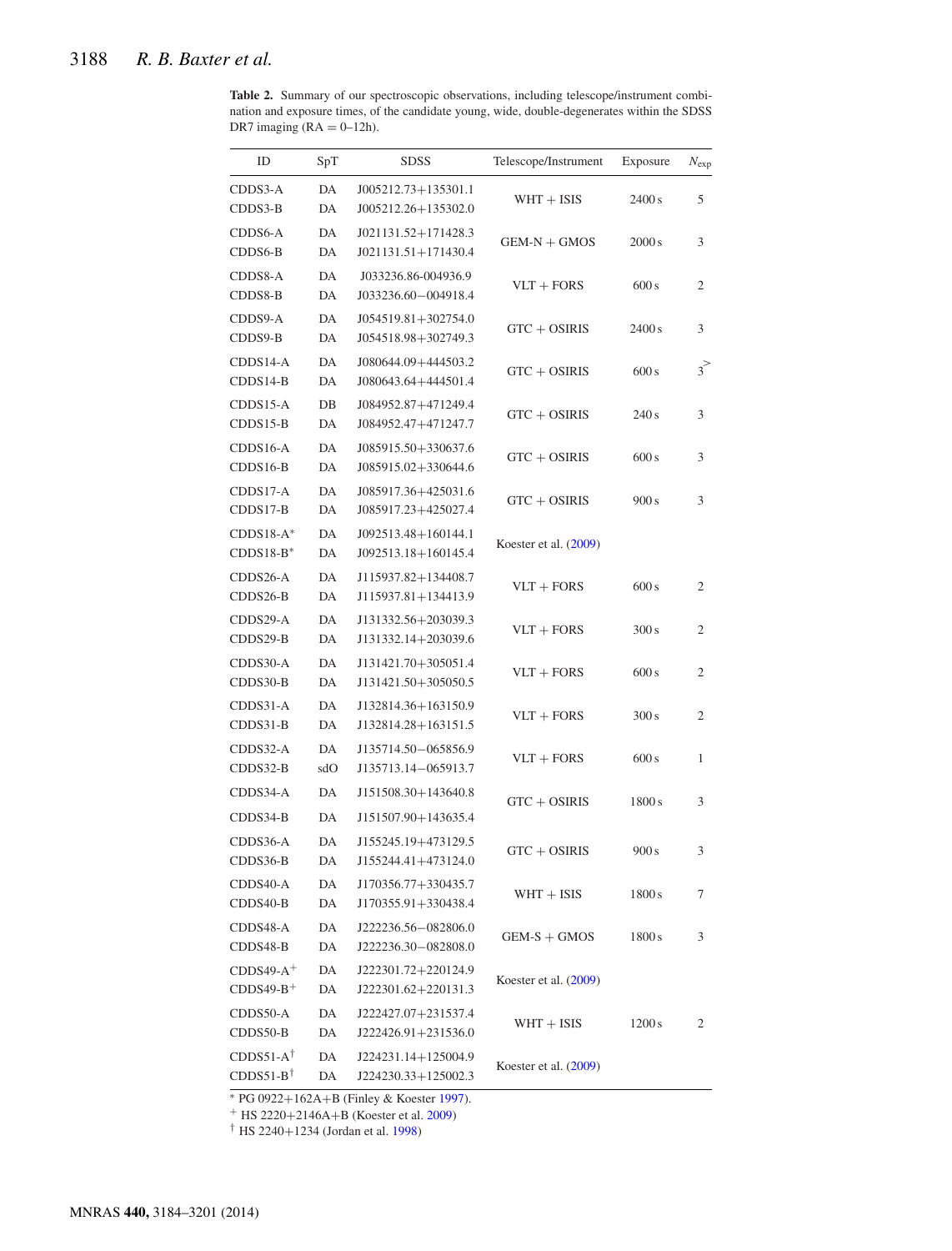<span id="page-5-0"></span>

**Figure 2.** Low-resolution optical spectroscopy for the components of candidate binary systems in the range (a)  $RA = 0-12$  h and (b)  $RA = 12-24$  h. These data have been normalized by dividing by the median flux in the interval  $\lambda = 4180-4220$  Å.

re-affirm their results for HS 2220+2146 from our measurements of a low-resolution Gemini-N/GMOS spectrum ( $T_{\text{eff}} = 19020 \pm 438$ ,  $\log g = 8.37 \pm 0.07$  and  $T_{\text{eff}} = 13950 \pm 321$ ,  $\log g = 8.07 \pm 0.07$  for SDSS J222301.62+220131.3 and SDSS J222301.72+220124.9, respectively).

# **4 DATA ANALYSIS**

# **4.1 White dwarfs, effective temperatures, surface gravities and distances**

Our optical spectroscopy (Fig. [2\)](#page-5-0) reveals through the presence of broad H-Balmer line series, that the overwhelming majority of the

objects we have followed up are white dwarfs with hydrogenrich atmospheres (DAs). As discussed in companion papers, all the non-magnetic white dwarfs in six additional spectroscopically observed pairings harbouring a strongly magnetic component, also appear to have hydrogen-dominated atmospheres (e.g. Dobbie et al. [2012a,](#page-16-9) [2013\)](#page-16-10). The spectrum of one object in our sample, CDDS15- A (SDSS J084952.87+471249.4), features strong, pressure broadened, He <sup>I</sup> lines, consistent with if being a degenerate with a heliumdominated atmosphere (DB). The energy distribution of CDDS32- B (SDSS J135713.14−065913.7) appears to be that of an evolved subdwarf star (sdO) which is likely to be located at a distance of several kiloparsec (compared to only several hundred parsec for the white dwarf CDDS32-A). Consequently, the CDDS32 pairing is not considered further.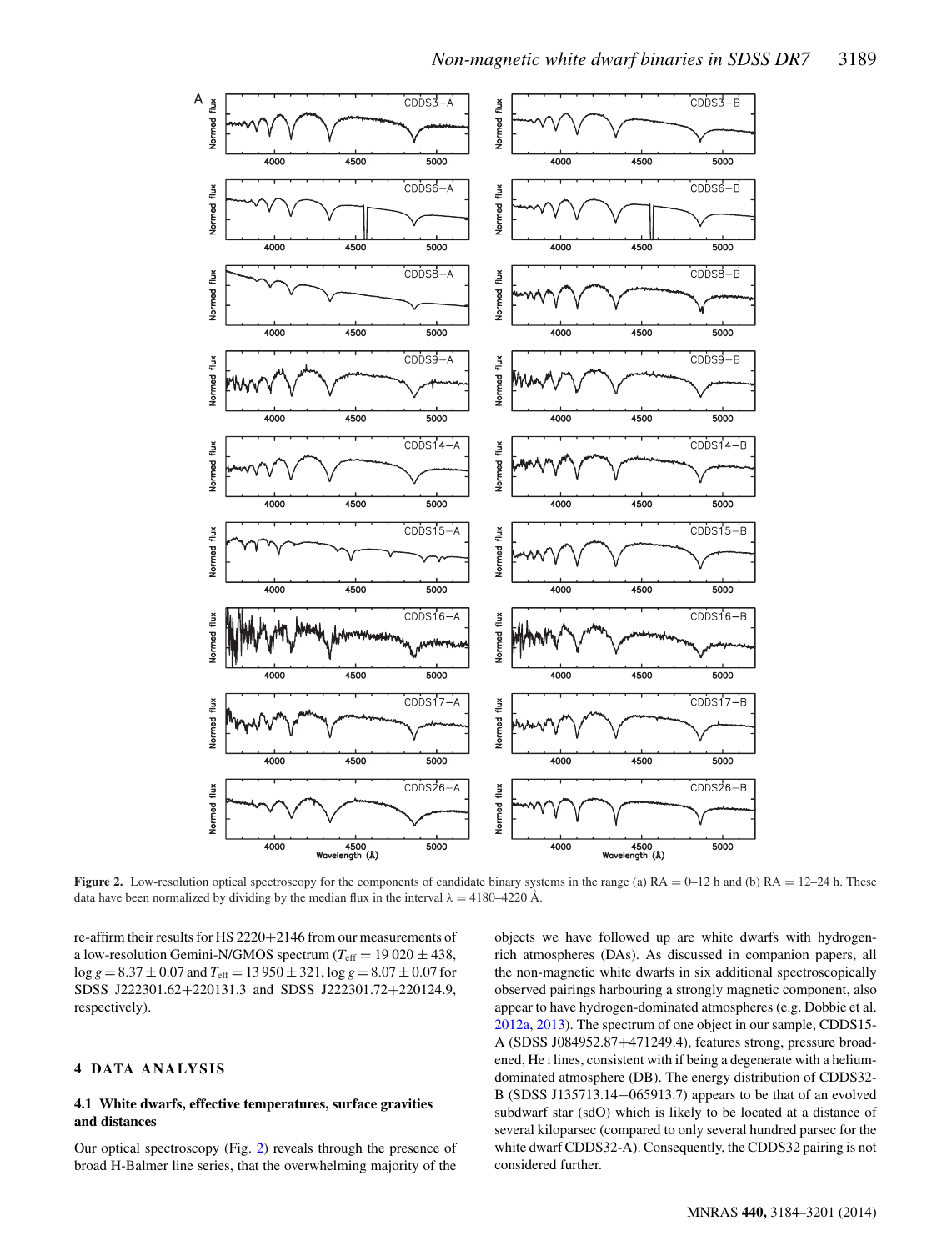<span id="page-6-0"></span>

**Figure 2** – *continued*

We have measured the effective temperatures and surface gravities of the DAs by comparing the observed lines, H-8 to H- $\beta$ , to a grid of synthetic profiles based on recent versions of the planeparallel, hydrostatic, local thermodynamic equilibrium atmosphere and spectral synthesis codes ATM and SYN (e.g. Koester [2010\)](#page-17-19). These models include an updated physical treatment of Stark broadening of H<sub>I</sub> lines (Tremblay & Bergeron [2009\)](#page-17-26). The effective temperature and surface gravity of the DB (CDDS15-A) has been measured by comparing the normalized observed energy distribution within the wavelength range 3750–5150 Å, to a grid of similarly normalized synthetic spectra. These were also generated using ATM and SYN, in this case tuned for the treatment of helium rich atmospheres. Our model fitting was undertaken with the spectral analysis package

XSPEC (Shafer [1991\)](#page-17-27) as described in previous work (e.g. Dobbie et al. [2009\)](#page-16-13). The errors in our parameters determinations have been calculated by stepping that in question away from its optimum value until the difference between the two values of the fit statistic  $(\Delta \chi^2)$ , corresponds to  $1\sigma$  for a given number of free model parameters (e.g. Lampton, Margon & Bowyer [1976\)](#page-17-28). However, as these are only formal (internal) estimates of the errors on effective temperature and surface gravity, and may underestimate the true uncertainties, we have assumed their magnitudes to be at least 2.3 per cent and 0.07 dex, respectively, for the DA stars (Napiwotzki, Green & Saffer [1999\)](#page-17-29) and at least 2.3 per cent and 0.05 dex, respectively, for the DB-type objects (Bergeron et al. [2011\)](#page-16-14). In cases where the fitting provided two solutions for the effective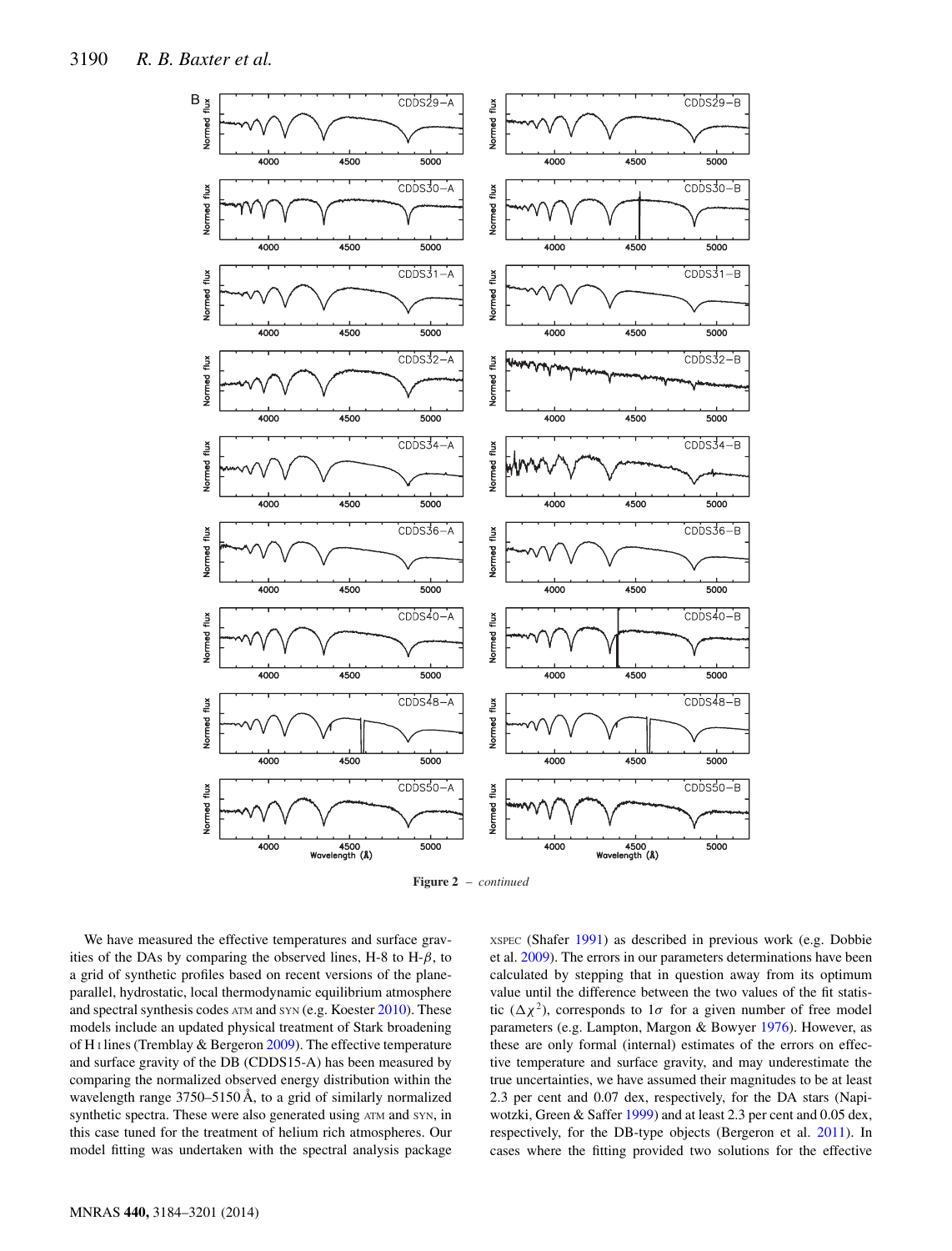<span id="page-7-0"></span>

**Figure 3.** Plot of our estimates of effective temperature and surface gravity against the SDSS DR7 spectroscopic-based measurements of Kleinman et al. [\(2013\)](#page-17-23) for five white dwarfs in common to our spectroscopic sample and the DR7 white dwarf catalogue.

temperature of a star, we compared its observed photometry to synthetic colours (e.g. Bergeron, Wesemael & Beauchamp [1995\)](#page-16-15) to break the degeneracy.

The results of our analysis procedure are listed in Table [3.](#page-8-0) As can be seen from Fig. [3,](#page-7-0) our measurements of these parameters for the five objects that are common to both the DR7 white dwarf catalogue and our spectroscopic follow-up are generally accordant with those of Kleinman et al. [\(2013\)](#page-17-23). The surface gravity estimates for CDDS 8-A and CDDS 40-B deviate at around  $2\sigma$  from the one-to-one relation. It is conceivable that these differences are statistical in nature but, considering our observations for both these objects have provided data of excellent signal-to-noise ratio for the gravity sensitive spectral features, systematic error could also be the cause. The former object is the hottest white dwarf in our spectroscopic sample and has relatively weak high order Balmer lines in the wavelength regime ( $\lambda < 4000$  Å) where the response of the SDSS spectrographs changes shape (decreases) rapidly. The effective temperature we measure for CDDS 8-B is also lower by around 500 K than the Kleinman et al. [\(2013\)](#page-17-23) determination, yet both the SDSS data and our spectrum for this object provide strong signal-to-noise coverage of the potent temperature diagnostic Balmer lines e.g.  $H\gamma$ and  $H\beta$ . We discuss this object in more detail in Section 7.3, but for now note that it is a pulsating white dwarf.

Subsequently, we have derived the absolute *r* magnitudes of each white dwarf by interpolating (using cubic-splines) within grids of modern synthetic photometry<sup>3</sup> to the measured effective temperature and surface gravity. The He-rich grids, relevant to CDDS15-A, originate from the work of Bergeron et al. [\(2011\)](#page-16-14). The H-rich grids, appropriate to the DAs, are based on the work of Bergeron et al. [\(1995\)](#page-16-15) but revised to include updates from Holberg & Bergeron [\(2006\)](#page-17-30), Kowalski & Saumon [\(2006\)](#page-17-31) and Tremblay et al. [\(2011\)](#page-17-32). Spectroscopically derived effective temperatures and surface gravities are known to lead to systematic overestimates of DA white dwarf masses at  $T_{\text{eff}}$  < 12 500 K (e.g. Bergeron et al. [1995;](#page-16-15) Kepler et al. [2007\)](#page-17-33). We have adjusted the derived parameters of our affected objects by subtracting mass offsets, which have been determined from the data points shown in fig. 19 of Tremblay et al. [\(2011\)](#page-17-32). These data points have been verified to provide a fair representation of the systematic overestimate through examining them with respect to the departures between the two mass estimates we have made for the subset of our cool degenerates that are paired with a white dwarf with  $T_{\text{eff}} > 12\,500 \,\text{K}$ , i.e. the wholly spectroscopic mass estimate and the mass derived from the spectroscopic



<span id="page-7-1"></span>

Figure 4. Plot of the departures between the wholly spectroscopically derived mass and that derived from the spectroscopic effective temperature and the SDSS photometry under the assumption that the components lie at the same distance, for five white dwarfs with  $T_{\text{eff}} < 12500 \text{ K}$  in wide doubledegenerate pairings where the companion stars have *T*eff > 12 500 K and the components have highly significant and consistent proper motions (filled squares, from left to right, CDDS26-B, CDDS8-B, CDDS50-B, CDDS3- A and CDDS48-A). The increase in the mean spectroscopic mass below  $T_{\text{eff}}$  < 12 500 K, with respect to the value at  $T_{\text{eff}} > 13000$  K, found by Tremblay, Bergeron & Gianninas [\(2011\)](#page-17-32) in their study of the SDSS DR4 white dwarf sample is also shown (filled hexagons and dashed line).

effective temperature and the SDSS photometry under the assumption that the components lie at the same distance (Fig. [4](#page-7-1) and next section). Finally, to help appraise the physical reality of our pairs we have calculated the distance moduli of the white dwarfs, neglecting foreground extinction (Table [3](#page-8-0) and Fig. [5\)](#page-9-0). Dust maps suggest that this is very low along the majority of these Galactic lines of sight (Schlegel, Finkbeiner & Davis [1998\)](#page-17-34). Moreover, our conclusions are primarily sensitive to differential reddening and given the angular proximity of our targets, for physical systems this is likely to be very small.

#### **4.2 Astrometry**

To assess further the physical reality of our candidate binaries, we have performed astrometry on their components. In the majority of cases, we have conducted these measurements with the positions of sources from the full United States Naval Observatory B1.0 (USNO-B) catalogue (Monet et al. [2003\)](#page-17-35) and from the SDSS. We have followed a methodology similar to that adopted by Kraus & Hillenbrand [\(2007\)](#page-17-36) and the PPMXL survey (Roeser, Demleitner & Schilbach [2010\)](#page-17-37) to shift the former on to the International Celestial Reference System (ICRS). In brief, we determined the tangent plane coordinates,  $\xi$  and  $\eta$ , corresponding to each photographic epoch, for all sources within several degrees of our pairs from their catalogued year 2000.0 positions, their tangent plane proper motions, their fit residuals and the dates of their photographic imaging. We next calculated for each object the celestial coordinates at the mean USNO epoch and at all photographic epochs (J2000.0) with the catalogued positions, the tangent plane coordinates for epoch 2000.0 and routines in STARLINK SLALIB. Subsequently, we cross-correlated sources brighter than  $R2 = 16.5$  mag. with objects listed in the Fourth United States Naval Observatory CCD Astrograph Catalog (UCAC4; Zacharias et al. [2013\)](#page-17-38) that have low proper motions ( $\mu$  < 5 mas yr<sup>-1</sup>) and small proper motion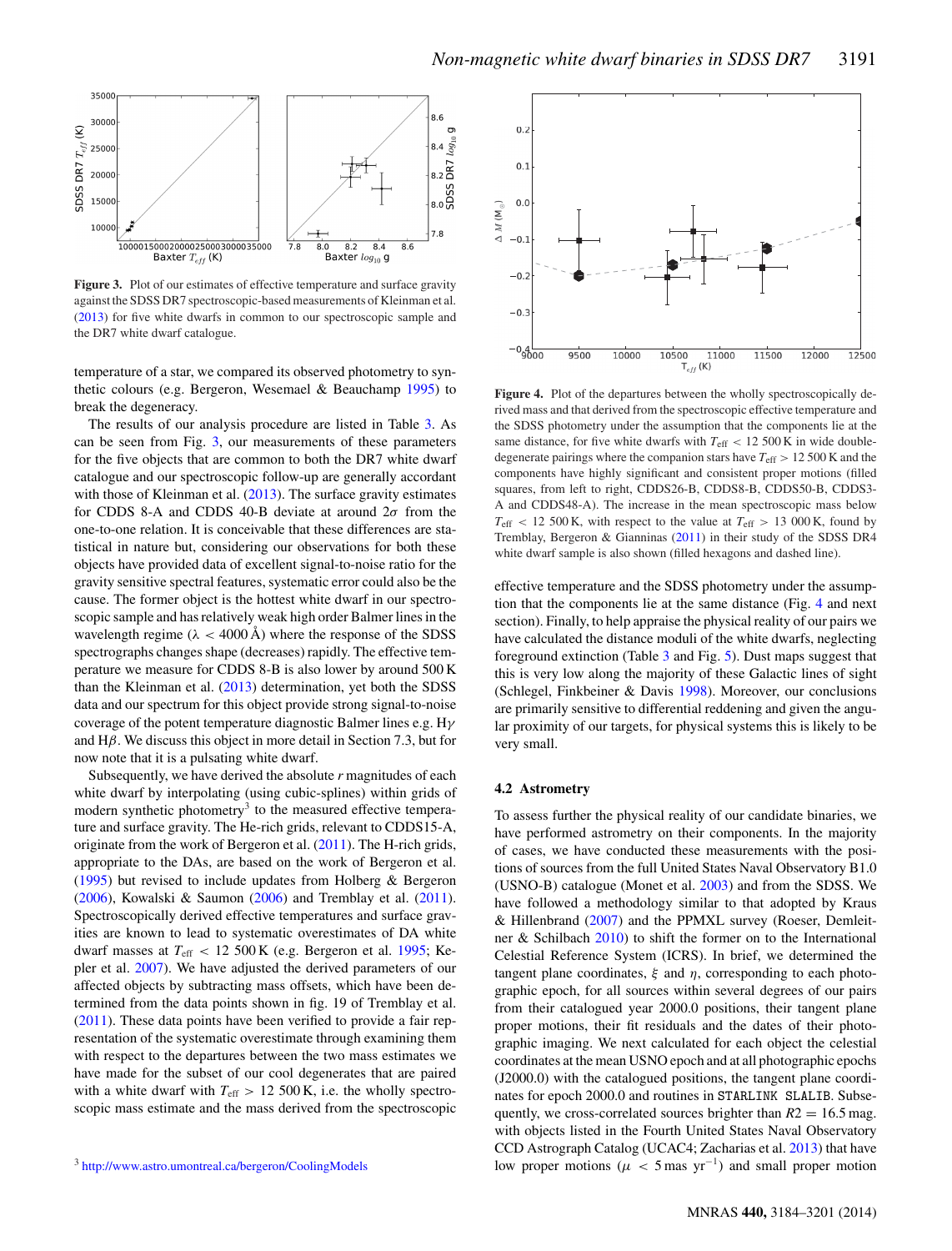<span id="page-8-0"></span>

| <b>Table 3.</b> Our effective temperature and surface gravity measurements for the components of the wide white dwarf + white dwarf candidate binary systems.                     |
|-----------------------------------------------------------------------------------------------------------------------------------------------------------------------------------|
| The predicted absolute r magnitudes, distance modulii, masses and proper motions for these objects are also listed. Where deemed necessary, parameters have                       |
| been modified to account for the spectroscopic overestimate of mass which occurs at $T_{\text{eff}} < 12500 \text{ K}$ (column 4; see text for further details). An assessment of |
| the physical nature of each pairing has been made by considering a Bayes factor estimated from the distances and the astrometry of the components.                                |

| ID                       | $T_{\rm eff}$<br>(K)                   | $\log g$<br>$(\log_{10}(\text{cm s}^{-2}))$ | $\triangle M$<br>$(M_{\odot})$                       | $M_r$<br>(mag)                                             | $r-M_r$<br>(mag)                   | M<br>$(M_{\odot})$                 | $\mu_{\alpha}$ cos $\delta, \mu_{\delta}$<br>$(mas yr^{-1})$             | P(data C)<br>P(data F) | DD?          |
|--------------------------|----------------------------------------|---------------------------------------------|------------------------------------------------------|------------------------------------------------------------|------------------------------------|------------------------------------|--------------------------------------------------------------------------|------------------------|--------------|
| CDDS3-A<br>CDDS3-B       | $10828 \pm 249$<br>$19116 \pm 440$     | $8.16 \pm 0.07$<br>$7.94 \pm 0.07$          | $-0.16$<br>$\overline{\phantom{a}}$                  | $11.87^{+0.16}_{-0.16}$<br>$10.96^{+0.12}_{-0.12}$         | $7.05 \pm 0.17$<br>$7.02 \pm 0.11$ | $0.54 \pm 0.06$<br>$0.59 \pm 0.04$ | $4.7 \pm 4.4, -41.6 \pm 4.4$<br>$8.6 \pm 4.4, -41.8 \pm 4.4$             | 345                    | $\sqrt{}$    |
| CDDS6-A<br>CDDS6-B       | $24788 \pm 570$<br>$18502 \pm 426$     | $8.06 \pm 0.07$<br>$8.06 \pm 0.07$          | $\overline{\phantom{0}}$<br>$\qquad \qquad -$        | $10.69^{+0.11}_{-0.12}$<br>$11.19^{+0.11}_{-0.11}$         | $6.39 \pm 0.12$<br>$6.46 \pm 0.14$ | $0.67 \pm 0.04$<br>$0.65 \pm 0.04$ | $-50.9 \pm 18.3, -2.6 \pm 10.7$<br>$-34.7 \pm 18.3, 3.6 \pm 10.7$        | 91                     | $\sqrt{}$    |
| CDDS8-A<br>CDDS8-B       | $33725 \pm 776$<br>$10\,442 \pm 240$   | $7.97 \pm 0.07$<br>$8.31 \pm 0.07$          | $\qquad \qquad -$<br>$-0.17$                         | $9.90^{+0.13}_{-0.12}$<br>$12.18^{+0.17}_{-0.16}$          | $6.19 \pm 0.13$<br>$6.12 \pm 0.17$ | $0.64 \pm 0.04$<br>$0.63 \pm 0.06$ | $-31.2 \pm 3.2, -23.6 \pm 3.2$<br>$-28.4 \pm 3.2, -23.9 \pm 3.2$         | 1395                   | $\sqrt{}$    |
| CDDS9-A<br>CDDS9-B       | 11 $636 \pm 410$<br>$16\,410 \pm 524$  | $7.95 \pm 0.13$<br>$7.96 \pm 0.11$          | $-0.11$<br>$\overline{\phantom{m}}$                  | $11.51_{\rm -0.25}^{\rm +0.24}$<br>$11.25^{+0.17}_{-0.17}$ | $8.45 \pm 0.25$<br>$8.55 \pm 0.17$ | $0.47 \pm 0.04$<br>$0.59 \pm 0.05$ | $-4.0 \pm 3.9, -9.8 \pm 3.9$<br>$2.6 \pm 4.1, -14.2 \pm 3.9$             | 11                     | $\sqrt{}$    |
| CDDS14-A<br>$CDDS14-B$   | $12\,185 \pm 280$<br>$10140 \pm 233$   | $8.11 \pm 0.07$<br>$8.23 \pm 0.08$          | $-0.07$<br>$-0.18$                                   | $11.76^{+0.15}_{-0.14}$<br>$12.12_{-0.18}^{+0.18}$         | $6.56 \pm 0.15$<br>$6.70 \pm 0.18$ | $0.60 \pm 0.06$<br>$0.56 \pm 0.06$ | $4.0 \pm 3.2, -2.1 \pm 3.2$<br>$5.6 \pm 3.2, -0.4 \pm 3.2$               | 130                    | $\checkmark$ |
| $CDDS15-A$<br>$CDDS15-B$ | $16992 \pm 391$<br>$11\,127 \pm 256$   | $7.84 \pm 0.07$<br>$8.08 \pm 0.07$          | $\overline{\phantom{m}}$<br>$-0.14$                  | $10.92^{+0.11}_{-0.11}$<br>$11.72^{+0.16}_{-0.16}$         | $6.16 \pm 0.12$<br>$6.07 \pm 0.17$ | $0.51 \pm 0.04$<br>$0.51 \pm 0.06$ | $-88.0 \pm 3.0, -76.9 \pm 3.0$<br>$-82.3 \pm 3.0, -76.5 \pm 3.0$         | >10000                 | $\sqrt{}$    |
| CDDS16-A<br>$CDDS16-B$   | $11032 \pm 872$<br>$11837 \pm 824$     | $7.94 \pm 0.39$<br>$8.21 \pm 0.18$          | $-0.15$<br>$-0.10$                                   | $11.48^{+0.70}_{-0.90}$<br>$11.89^{+0.35}_{-0.40}$         | $7.39 \pm 0.81$<br>$6.45 \pm 0.35$ | $0.42 \pm 0.22$<br>$0.63 \pm 0.12$ | $3.0 \pm 4.1, 3.4 \pm 4.1$<br>$-0.8 \pm 4.1, -0.3 \pm 4.1$               | 10                     | $\sqrt{}$    |
| $CDDS17-A$<br>CDDS17-B   | $10074 \pm 232$<br>$11\,083 \pm 254$   | $8.46 \pm 0.13$<br>$8.23 \pm 0.08$          | $-0.18$<br>$-0.15$                                   | $12.51^{+0.25}_{-0.24}$<br>$11.95^{+0.17}_{-0.17}$         | $6.50 \pm 0.25$<br>$6.58 \pm 0.18$ | $0.71 \pm 0.09$<br>$0.60 \pm 0.06$ | $15.3 \pm 2.9, -15.1 \pm 2.9$<br>$14.3 \pm 2.9, -9.2 \pm 2.9$            | 119                    | $\checkmark$ |
| CDDS26-A<br>CDDS26-B     | $16\,401 \pm 377$<br>$9504 \pm 219$    | $8.94 \pm 0.07$<br>$8.20 \pm 0.07$          | $\overline{\phantom{m}}$<br>$-0.20$                  | $12.93^{+0.15}_{-0.14}$<br>$12.24_{-0.18}^{+0.18}$         | $5.59 \pm 0.15$<br>$5.88 \pm 0.18$ | $1.17 \pm 0.03$<br>$0.52 \pm 0.06$ | $-19.9 \pm 3.0, -42.8 \pm 3.0$<br>$-21.1 \pm 3.0, -45.2 \pm 3.0$         | 1266                   | $\checkmark$ |
| CDDS29-A<br>CDDS29-B     | $12\,758 \pm 293$<br>$13072 \pm 301$   | $8.18 \pm 0.07$<br>$8.41 \pm 0.07$          | $\overline{\phantom{0}}$<br>$\overline{\phantom{0}}$ | $11.96^{+0.11}_{-0.10}$<br>$12.28^{+0.12}_{-0.11}$         | $5.73 \pm 0.11$<br>$5.70 \pm 0.12$ | $0.72 \pm 0.04$<br>$0.87 \pm 0.05$ | $-31.6 \pm 2.9$ , 26.4 $\pm 2.9$<br>$-26.8 \pm 2.9$ , 27.8 $\pm 2.9$     | 1992                   | $\checkmark$ |
| $CDDS30-A*$<br>CDDS30-B  | $9203 \pm 212$<br>$10293 \pm 237$      | $8.14 \pm 0.07$<br>$8.21 \pm 0.07$          | $-0.18$<br>$-0.18$                                   | $12.30^{+0.17}_{-0.18}$<br>$12.04^{+0.17}_{-0.18}$         | $5.92 \pm 0.20$<br>$5.84 \pm 0.18$ | $0.50 \pm 0.06$<br>$0.55 \pm 0.06$ | $-45.3 \pm 14.9$ , 33.5 $\pm$ 14.8<br>$-43.1 \pm 14.9$ , 32.5 $\pm$ 14.8 | 125                    | $\sqrt{}$    |
| CDDS31-A<br>CDDS31-B     | $14037 \pm 323$<br>$20000 \pm 460$     | $8.45 \pm 0.07$<br>$8.19 \pm 0.07$          | -<br>$\overline{\phantom{a}}$                        | $12.25_{-0.12}^{+0.12}$<br>$11.27^{+0.12}_{-0.12}$         | $5.49 \pm 0.22$<br>$5.36 \pm 0.12$ | $0.89 \pm 0.05$<br>$0.74 \pm 0.04$ | $-26.3 \pm 27.3$ , $20.0 \pm 12.7$<br>$-50.8 \pm 27.3$ , 22.8 $\pm$ 12.7 | 54                     | $\sqrt{}$    |
| CDDS34-A<br>CDDS34-B     | $14100 \pm 398$<br>$18\,261 \pm 598$   | $7.86 \pm 0.07$<br>$7.90 \pm 0.12$          | $\overline{\phantom{0}}$<br>$\overline{\phantom{0}}$ | $11.37^{+0.11}_{-0.11}$<br>$10.98^{+0.18}_{-0.18}$         | $6.83 \pm 0.11$<br>$9.00 \pm 0.19$ | $0.53 \pm 0.04$<br>$0.56 \pm 0.07$ | $0.2 \pm 3.5, -22.2 \pm 3.5$<br>$0.1 \pm 3.5, -0.2 \pm 3.5$              | $\ll$ 1                | $\times$     |
| CDDS36-A<br>CDDS36-B     | $18769 \pm 432$<br>$16\,542 \pm 380$   | $7.94 \pm 0.07$<br>$7.91 \pm 0.07$          | $\overline{\phantom{0}}$<br>$\qquad \qquad -$        | $10.99^{+0.11}_{-0.11}$<br>$11.16^{+0.11}_{-0.11}$         | $8.06 \pm 0.11$<br>$8.14 \pm 0.11$ | $0.59 \pm 0.04$<br>$0.57 \pm 0.04$ | $-5.7 \pm 4.2, -12.5 \pm 4.2$<br>$-7.7 \pm 4.2, -7.7 \pm 4.2$            | 72                     | $\checkmark$ |
| CDDS40-A<br>CDDS40-B     | $11\,207 \pm 258$<br>$9888 \pm 227$    | $8.22 \pm 0.07$<br>$8.42 \pm 0.07$          | $-0.14$<br>$-0.19$                                   | $11.93_{-0.16}^{+0.16}$<br>$12.48^{+0.17}_{-0.16}$         | $6.34 \pm 0.16$<br>$6.38 \pm 0.17$ | $0.60 \pm 0.06$<br>$0.68 \pm 0.06$ | $2.5 \pm 3.1, -50.8 \pm 3.1$<br>$1.3 \pm 3.1, -50.6 \pm 3.1$             | 2418                   | $\checkmark$ |
| CDDS48-A<br>CDDS48-B     | $11\,453 \pm 263$<br>$15834 \pm 364$   | $8.35 \pm 0.07$<br>$8.02 \pm 0.07$          | $-0.13$<br>$\qquad \qquad -$                         | $12.11^{+0.16}_{-0.15}$<br>$11.40^{+0.11}_{-0.11}$         | $5.19\pm0.17$<br>$5.27 \pm 0.11$   | $0.69 \pm 0.06$<br>$0.63 \pm 0.04$ | $-2.3 \pm 8.4, -29.2 \pm 7.4$<br>$-0.0 \pm 8.4, -28.0 \pm 7.4$           | 2530                   | $\checkmark$ |
| CDDS50-A<br>CDDS50-B     | $12\,739 \pm 293$<br>$10\,718 \pm 247$ | $8.04 \pm 0.07$<br>$8.26 \pm 0.07$          | $\qquad \qquad -$<br>$-0.16$                         | $11.76^{+0.10}_{-0.10}$<br>$12.06^{+0.16}_{-0.16}$         | $5.60 \pm 0.11$<br>$5.86 \pm 0.18$ | $0.63 \pm 0.04$<br>$0.60 \pm 0.06$ | $38.3 \pm 10.8, -0.9 \pm 8.8$<br>$32.8 \pm 10.8, -0.9 \pm 8.8$           | 126                    | $\sqrt{}$    |

†Proper motion measurements are obtained with respect to nearby stars.

<sup>∗</sup>Possible triple system, dK + WD + WD.

uncertainties ( $\Delta \mu < 5$  mas yr<sup>-1</sup>). We derived the ICRS positions of the matched objects at each photographic epoch and finally, estimated any offsets between these and the USNO-B coordinates using a maximum-likelihood technique.

We calculated absolute proper motions by performing a leastsquares linear fit in each axis to the USNO-B coordinates on the ICRS and the SDSS positions as a function of date, weighting according to crude uncertainty estimates of 50 and 230 mas for SDSS and photographic epochs, respectively (e.g. Kraus & Hillenbrand [2007;](#page-17-36) Roeser et al. [2010\)](#page-17-37). In this final step, we used only astrometry from photographic images where a visual inspection revealed the components to be clearly resolved. In cases where there was mild blending we relied on SEXTRACTOR (Bertin & Arnouts [1996\)](#page-16-16) and a Mexican hat filter for a more robust discrimination of the components and their photocentres. However, several of our pairings were found to be sufficiently blended in all photographic epochs that we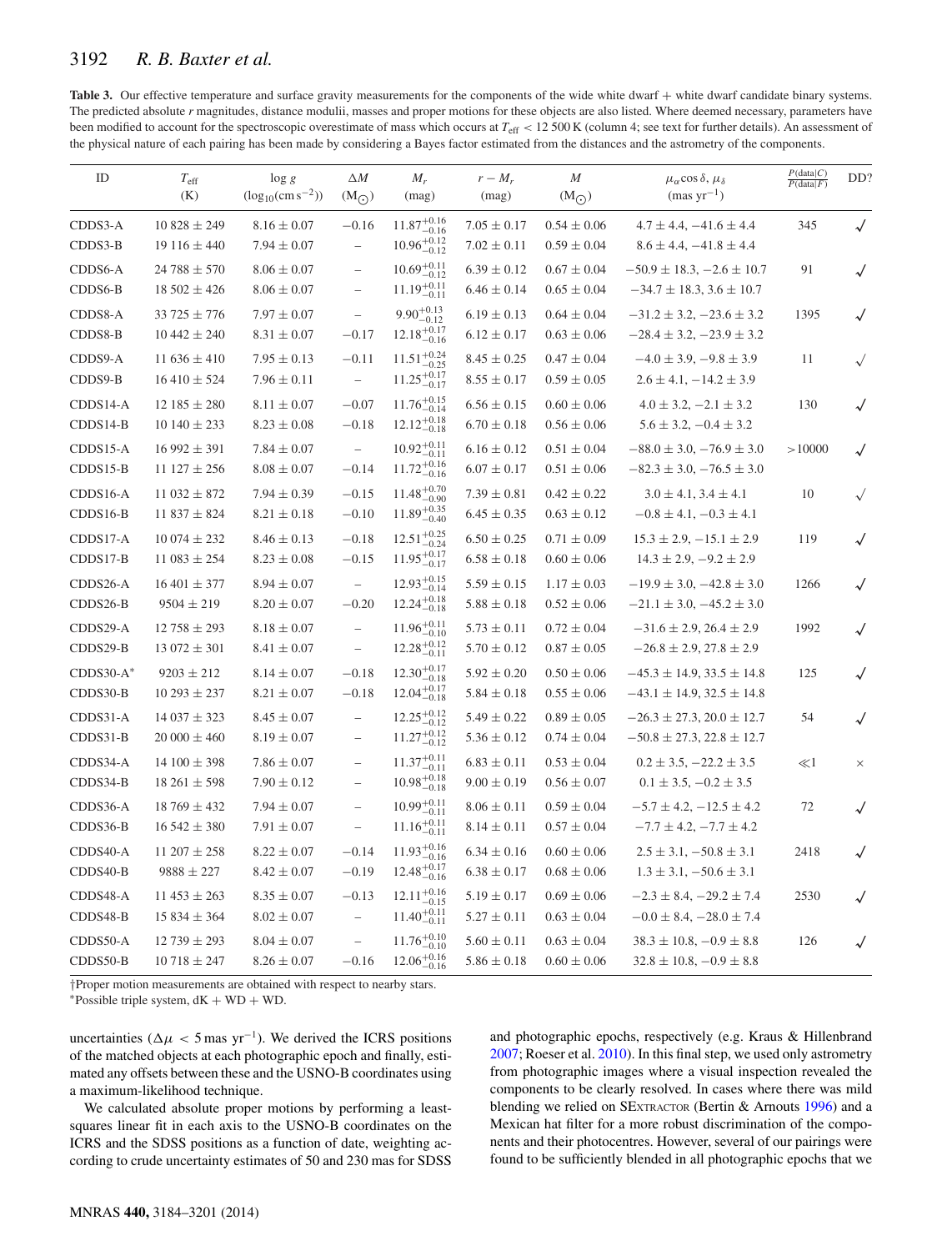<span id="page-9-0"></span>

**Figure 5.** The derived distance modulii of the white dwarfs in our candidate binaries. The components of all but one system have consistent distances, as expected for physical binary systems.

had to adopt a different approach. In these cases we generally relied on the SDSS DR7 *r*-band coordinates as a first epoch and positions from additional electronic imaging for the second epoch. We obtained *i*-band frames for CDDS6A and CDDS31 on 2011 February 12 using the Isaac Newton Telescope and Wide Field Camera. We extracted positions from *J*-band United Kingdon Infrared telescope Deep Sky Survey (UKIDSS; Hewett et al. [2006;](#page-17-39) Casali et al. [2007;](#page-16-17) Lawrence et al. [2007;](#page-17-40) Hambly et al. [2008;](#page-17-41) Hodgkin et al. [2009;](#page-17-42) 2010 February 22) and *Y*-band Visible and Infrared Survey Telescope for Astronomy (VISTA; McMahon [2012;](#page-17-43) 2012 September 9) imaging for CDDS30 and CDDS48, respectively. Positions for the components of CDDS50 were obtained from two epochs of SDSS *r*-band imaging separated by approximately 5 yr (2004 September 17 and 2009 October 17). We employed routines in the STARLINK SLALIB library to construct six coefficient linear transforms between the two sets of coordinates for each putative system, iteratively clipping  $3\sigma$  outliers from the fits (e.g. Dobbie et al. [2002\)](#page-16-18). Subsequently, we determined relative proper motions by taking the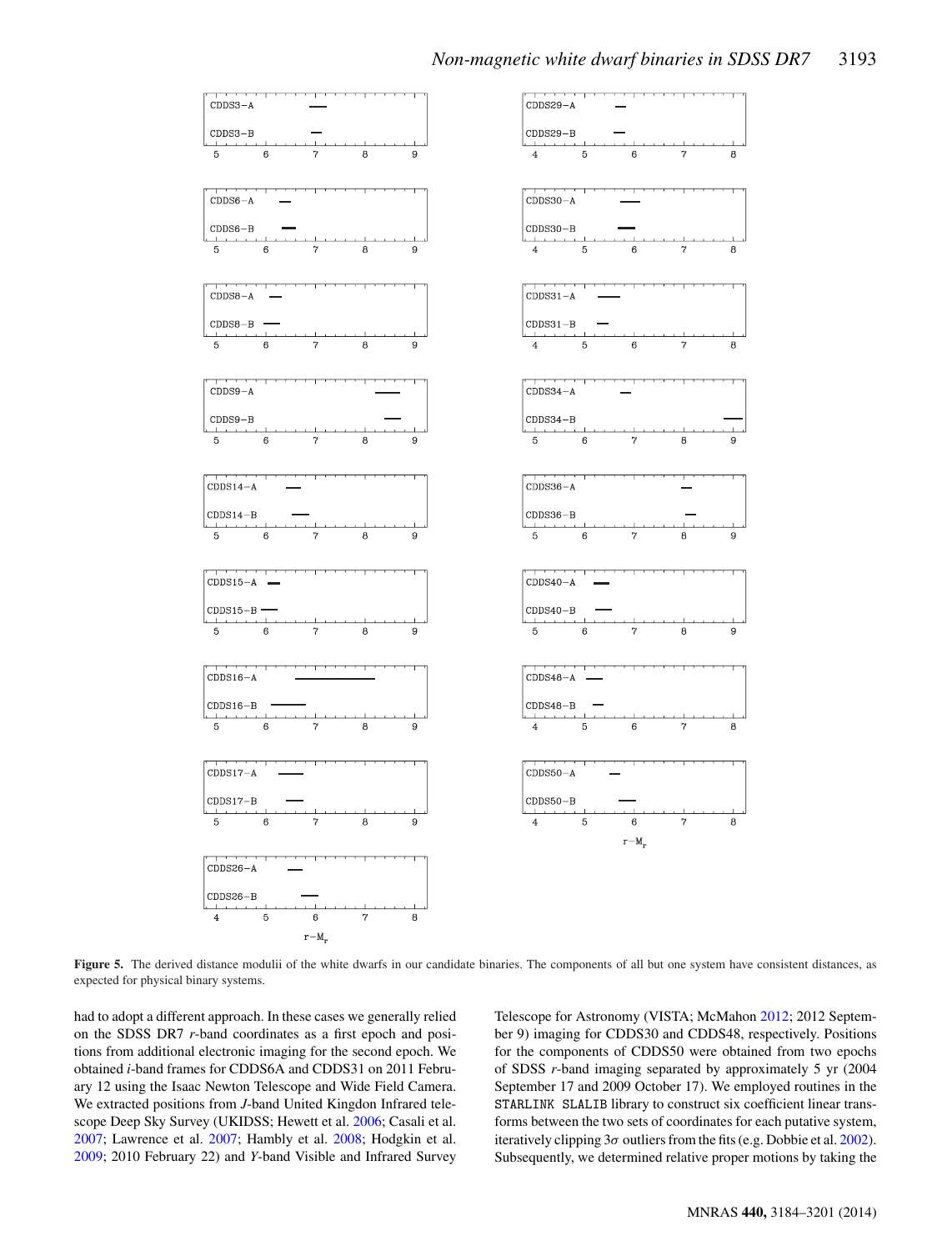differences between the observed and calculated locations of candidates in the second epoch imaging and dividing by the time baseline between the two observations. Astrometric measurements for the components of all spectroscopically observed pairs are displayed in Table [3.](#page-8-0)

### **4.3 Physical system or chance alignment?**

A casual inspection of Fig. [5](#page-9-0) reveals that our distance modulii estimates for the components in most pairings overlap with one and other. Moreover, the white dwarfs in 10 out of the 17 new candidate binaries have proper motions that are both significant  $(μ/δμ *2* 3)$  and internally consistent, supporting the notion that a sizeable majority of our pairs are physical systems. Only one system, CDDS 34, displays a large and statistically significant (greater than  $5\sigma$ ) disparity between the distance modulii of its components. Our astrometric measurements also appear strongly discordant (by  $4\sigma$ ) on the declination axis) for the components of this system. While we could simply dismiss this one candidate out of hand and accept the others as bona fide binary systems, we have attempted to assess the physical reality of all 17 pairs more quantitatively within a 'Naive' Bayesian scheme (e.g. Zheng [1998\)](#page-17-44).

In this approach, we adopted the brightest object (at *r*) in each pair as a putative primary star and estimated a Bayes factor for two competing models that can account for the secondary component. We assumed that it could be either a physical companion (*C*) or a field white dwarf  $(F)$  such that the sum of the probabilities,  $P(C)$ , it is a companion and  $P(F)$ , it is a field star,  $P(C) + P(F) = 1$ . Considering each candidate binary in turn, we first defined a probability distribution function for the distance of the secondary star, in case it is a field white dwarf,  $P$ (dist |  $F$ ). We divided the visibility cone in the direction of the pair into a series of thin slices (out to 1250 pc) and integrated the luminosity function of De Gennaro et al. [\(2008\)](#page-16-19) over the bolometric magnitude range that is consistent with our survey limits and the mean distance of each slice (adopting  $\log g = 8.0$ ) white dwarfs and using the synthetic photometry of the Montreal group to translate between  $M_{bol}$  and  $M_r$ ) to obtain estimates of the number of white dwarfs per cubic parsec. After factoring in the 300 pc Galactic scaleheight of the white dwarf population (e.g. Vennes et al. [2002\)](#page-17-45), we multiplied the resulting values by the slice volumes to obtain the number of objects within each region along the visibility cone. This distribution function was normalized over the range 0–1250 pc, outwith of which it is effectively zero (due to the magnitude limit of our survey).

Next, we defined a probability distribution function for the proper motion of the secondary star in case it is a field white dwarf,  $P(pm \mid F)$ . We obtained absolute proper motions from the Super-COSMOS Sky Survey data base (Hambly et al. [2001\)](#page-17-46) for all white dwarfs listed in the SDSS DR7 spectroscopic catalogue (Kleinman et al. [2013\)](#page-17-23), meeting our photometric selection criteria and lying within 20◦ of a candidate binary. We modelled the distribution of these proper motions with an asymmetric pseudo-Voigt profile,<sup>4</sup> normalizing this function over the range  $-150$  to  $+150$  mas yr<sup>-1</sup> on each axis (the distributions are effectively zero beyond these limits). For the probability distributions of the distance and proper motion of the secondary star, in case it is a companion white dwarf,  $P(\text{dist} \mid C)$ and  $P(pm | C)$ , respectively, we adopted normalized Gaussian functions centred on the values observed for the primary component

and with widths corresponding to the uncertainties in these measurements. Similarly, for the conditional probabilities of the observed secondary star distances and proper motions,  $P$ (data | dist) and  $P$ (data  $\mid$  pm), we adopted normalized Gaussian functions centred on the observed values for the secondary component and with widths matching the uncertainties in those measurements

$$
P(\text{data} \mid C) = \int_0^{1250} P(\text{data} \mid \text{dist}) P(\text{dist} \mid C) \text{d} \text{dist}
$$

$$
\times \int_{-150}^{150} P(\text{data} \mid \text{pm}) P(\text{pm} \mid C) \text{d} \text{pm}
$$
(2)

$$
P(\text{data} \mid F) = \int_0^{1250} P(\text{data} \mid \text{dist}) P(\text{dist} \mid F) \text{d} \text{dist}
$$

$$
\times \int_{-150}^{150} P(\text{data} \mid \text{pm}) P(\text{pm} \mid F) \text{d} \text{pm}
$$
(3)

Subsequently, we used equations (2) and (3) to calculate  $P$ (data | C) and  $P$ (data | F), respectively (e.g. Kass & Raftery [1995\)](#page-17-47), for each candidate binary, where the integrals were evaluated by sampling the functions at several thousand points across their respective ranges. The ratios of these parameters, as listed in the final column of Table [3,](#page-8-0) are the approximate Bayes factors of our models. For uninformative priors (i.e.  $P(C) = P(F) = 0.5$ ), they equate to the ratios of the posterior probabilities of the two models for the secondary, *P*(*C*|data) and *P*(*F*|data). An inspection of the Bayes factors in Table [3](#page-8-0) reveals that physical association of the components is strongly and very strongly favoured in 2 and 14 pairings, respectively, (Jeffreys [1961\)](#page-17-48). Only the pair we suspected above to be non-physical, CDDS 34, is rated as more likely to be a chance alignment. Consequently, we do not consider it further in this work.

#### **5 WIDE BINARY WHITE DWARF MASSES**

#### **5.1 The young, wide, double-degenerate mass distribution**

We have expanded our sample of 16 binaries by folding in three previously known hot, wide, non-magnetic, double-degenerates that lie within the footprint of SDSS DR7. We have confirmed these to be physical systems by subjecting their components to the same analysis we performed on our new candidate binaries (see Table [4\)](#page-11-0). Subsequently, we have built a mass distribution from the 38 white dwarfs of this enlarged sample (Fig. [6\)](#page-11-1). This distribution is of importance because it conveys information relating to the initial mass function of the progenitor stellar population and the stellar IFMR (e.g. Ferrario et al. [2005\)](#page-16-20).

While the white dwarf mass distribution has been determined several times previously, these efforts have been based on samples dominated by isolated field objects e.g. from the SDSS DR4 (Kepler et al. [2007\)](#page-17-33) and from the Palomar-Green (PG; Liebert, Bergeron & Holberg [2005\)](#page-17-49) surveys. These distributions are loosely described in terms of three peaks, a main one located around  $M = 0.6 M_{\odot}$ which arises from the progeny of the numerous F dwarfs of the Galactic disc, a high-mass one centred at  $M = 0.8{\text{-}}0.9 \text{ M}_{\odot}$ , often attributed to binary mergers (e.g. Yuan [1992\)](#page-17-50) but which more recent kinematic work links to early-type stars that naturally lead to larger remnants (Wegg & Phinney [2012\)](#page-17-51), and a low-mass one stationed around  $M = 0.4 M_{\odot}$ , associated with close binary evolution and the non-conservative transfer of mass (e.g. Marsh, Dhillon & Duck [1995\)](#page-17-52). It is important to note that in magnitude-limited samples

<sup>4</sup> [www.xray.cz/xrdmlread/PseudoVoigtAsym-m](http://www.xray.cz/xrdmlread/PseudoVoigtAsym-m)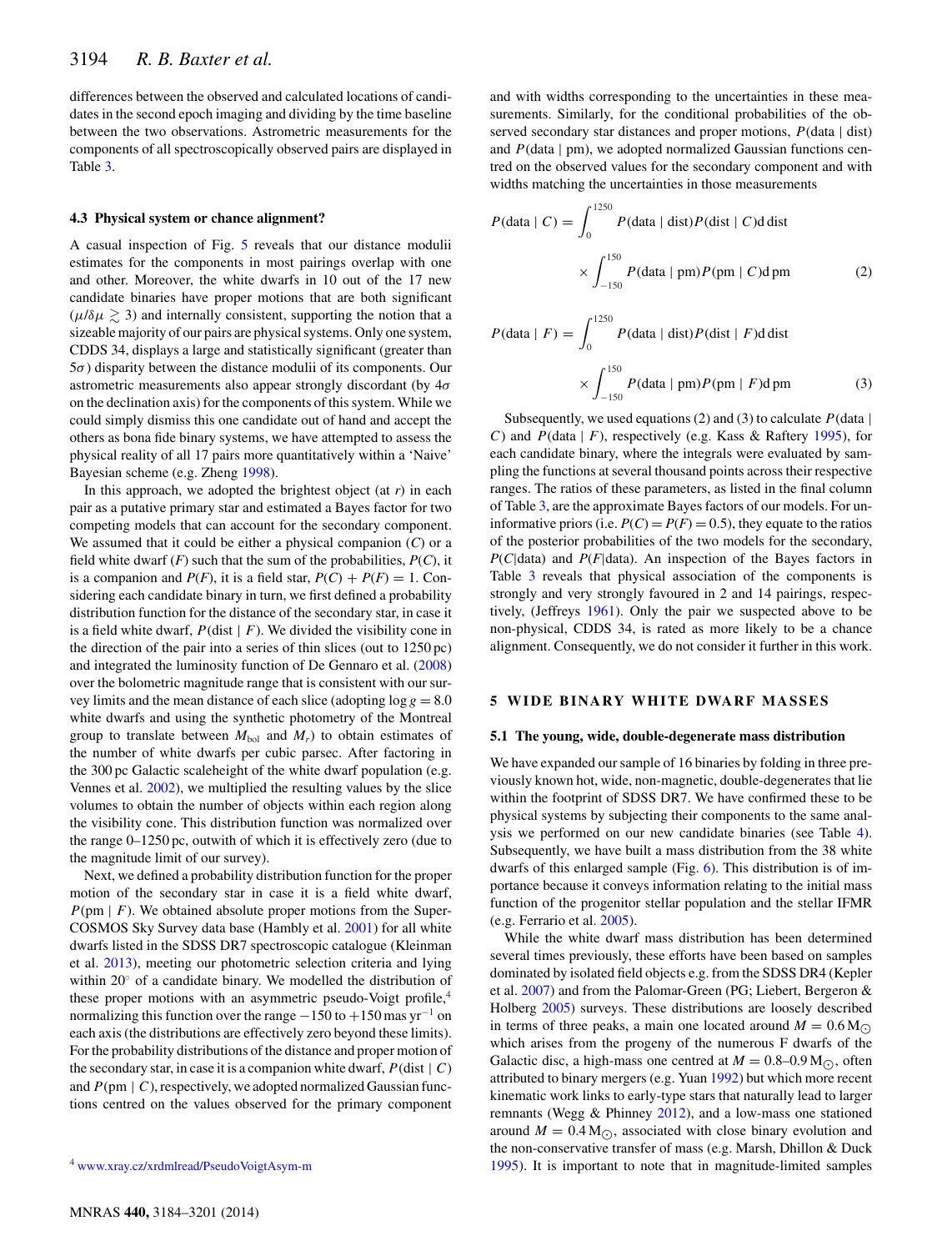<span id="page-11-0"></span>Table 4. Effective temperatures and surface gravities obtained from Koester et al. [\(2009\)](#page-17-22) for the components of three previously identified wide DA + DA binary systems. We also list the theoretical absolute *r* magnitudes, the distance modulii, the masses and the proper motions for these white dwarfs.

| ID         | $T_{\rm eff}$<br>(K) | $\log g$<br>$(\log_{10}(\text{cm s}^{-2}))$ | $\triangle M$<br>$(M_{\odot})$ | $M_r$<br>(mag)          | $r-M_r$<br>(mag) | $\boldsymbol{M}$<br>$(M_{\odot})$ | $\mu_{\alpha}$ cos $\delta, \mu_{\delta}$<br>${\rm (mas~yr^{-1})}$ | P(data C)<br>P(data F) | DD?        |
|------------|----------------------|---------------------------------------------|--------------------------------|-------------------------|------------------|-----------------------------------|--------------------------------------------------------------------|------------------------|------------|
| $CDDS18-A$ | $23537 \pm 541$      | $8.23 \pm 0.07$                             | $\qquad \qquad -$              | $11.05^{+0.12}_{-0.12}$ | $5.50 \pm 0.12$  | $0.77 \pm 0.04$                   | $-49.9 \pm 9.9, -30.3 \pm 9.9$                                     | 61                     | $\sqrt{ }$ |
| $CDDS18-B$ | $25783 \pm 593$      | $9.04 \pm 0.07$                             | $\overline{\phantom{0}}$       | $12.39^{+0.16}_{-0.16}$ | $5.12 \pm 0.18$  | $1.22 \pm 0.03$                   | $-33.5 \pm 9.9, -34.0 \pm 9.9$                                     |                        |            |
| CDDS49-A   | $14601 \pm 336$      | $8.08 \pm 0.07$                             | $\qquad \qquad -$              | $11.62^{+0.11}_{-0.12}$ | $4.58 \pm 0.12$  | $0.66 \pm 0.04$                   | $53.0 \pm 3.6, -71.1 \pm 3.6$                                      | $\gg$ 10 000           |            |
| $CDDS49-B$ | $18743 \pm 431$      | $8.24 \pm 0.07$                             | $\overline{\phantom{a}}$       | $11.45_{-0.12}^{+0.12}$ | $4.46 \pm 0.12$  | $0.77 \pm 0.04$                   | $54.0 \pm 3.6, -75.5 \pm 3.6$                                      |                        |            |
| $CDDS51-A$ | $15636 \pm 360$      | $7.86 \pm 0.07$                             | $\overline{\phantom{0}}$       | $11.19^{+0.11}_{-0.10}$ | $6.24 \pm 0.11$  | $0.54 \pm 0.04$                   | $-32.8 \pm 3.1, -69.7 \pm 3.1$                                     | >10000                 | $\sqrt{}$  |
| $CDDS51-B$ | $13935 \pm 321$      | $7.99 \pm 0.07$                             | $\overline{\phantom{0}}$       | $11.57^{+0.11}_{-0.11}$ | $6.35 \pm 0.13$  | $0.60 \pm 0.04$                   | $-31.3 \pm 3.1, -74.4 \pm 3.1$                                     |                        |            |

<span id="page-11-1"></span>

**Figure 6.** Normalized mass distribution for our binary white dwarf sample (heavy dashed line). The normalized mass distribution for the 303 white dwarfs with  $T_{\text{eff}} > 12000 \text{ K}$  in the Palomar-Green survey is overplotted (thin solid line).

such as those from the PG and the SDSS DR4 surveys, low- and high-mass white dwarfs are over- and underrepresented due to their greater and lesser than average intrinsic luminosities, respectively (e.g. see Liebert et al. [2005,](#page-17-49) for discussion).

It is apparent from Fig. [6](#page-11-1) that the mass distribution of our largely magnitude-limited sample of young, wide double-degenerates, also displays a strong peak around  $0.6 M_{\odot}$ . Indeed, we find the mean masses of the 300 PG white dwarfs with  $T_{\text{eff}} > 12500$  K (we exclude PG0922+162 and do not attempt to apply our mass corrections at lower temperatures since Liebert et al. used a previous generation of synthetic spectra) and ours,  $0.60 M_{\odot}$  and  $0.65 M_{\odot}$ , respectively, to be comparable. Some of the small difference in these means is likely attributable to our use of more modern synthetic H-line profiles (see e.g. Tremblay et al. [2011\)](#page-17-32) although unlike the mass distribution of the PG white dwarfs, where there is a prominent peak around  $0.4 M_{\odot}$  and 37 objects with  $M < 0.5 M_{\odot}$ , our binary sample harbours only two objects with masses that are likely to be  $M < 0.5$  M<sub> $\odot$ </sub>. From drawing 10 000 random subsamples of 38 white dwarfs from the PG sample, we estimate the likelihood of there being two or fewer objects with  $M < 0.5$  M<sub> $\odot$ </sub> in our sample as  $P \sim 0.2$ , suggesting that, for now, the observed shortfall is not significant. A relative deficit of low-mass objects might become apparent in a larger wide, double-degenerate sample because it is likely that low-mass products of close binary evolution located in triple-degenerate systems will generally be partnered in wider orbits by white dwarfs of canonical mass. These have smaller radii and are intrinsically fainter, reducing the influence of the luminosity bias that operates in favour of the detection of low-mass white dwarfs in isolated samples.

Following the same Monte Carlo approach applied above, we find the presence of two white dwarfs amongst our 19 binaries (CDDS 18-B and CDDS 26-A), which sit well above recent theoretical predictions for the minimum mass of ONe core degenerates (e.g. *M* ∼ 1.05–1.1 M<sub>∩</sub>; Gil-Pons et al. [2003;](#page-17-53) Siess [2007\)](#page-17-54) to represent a significant excess ( $P \sim 0.05$ ). In the PG sample, only 3 out of 300 objects have masses this large. The formation of ultramassive white dwarfs remains a matter of some debate since it is unclear if the putative single super-AGB progenitor stars ( $M_{\text{init}} > 6 \text{ M}_{\odot}$ ); e.g. Eldridge & Tout [2004;](#page-16-21) Bertelli et al. [2009\)](#page-16-22) lose their envelopes sufficiently rapidly to prevent their degenerate cores growing until they detonate as electron capture supernovae. Although the ultramassive field degenerate GD 50 has been linked with the recent Pleiades star formation event (Dobbie et al. [2006b\)](#page-16-23), it is intriguing that no white dwarfs with masses as large as these two objects have yet been unearthed within open clusters (Dobbie et al. [2012b;](#page-16-24) Williams, Bolte & Koester [2009\)](#page-17-55). Considering their masses are distinctly similar to the sum of the masses of two objects from the main peak in the mass distribution, alternatively, these white dwarfs might have formed through double-degenerate merging (e.g. Vennes et al. [1997\)](#page-17-56). While this putative merging process would likely lead to discord between the cooling times of the components of these two systems (e.g. see the discussion relating to RE J0317-853; Barstow et al. [1995;](#page-16-25) Ferrario et al. [1997;](#page-16-26) Burleigh, Jordan & Schweizer [1999;](#page-16-27) Külebi et al.  $2010$ ), the fundamental parameters of PG 0922+162A and PG 0922+162B (CDDS 18) appear to fit entirely within the framework of standard stellar evolution (see Section 6). In the case of CDDS26, coherence between the component cooling times is less satisfactory but there is no overwhelming disparity which flags a more exotic evolutionary history for CDDS26-A.

More broadly, it is of interest that the majority of the higher mass stars in our binary sample are paired with each other. The simplest explanation for this favours these objects being the progeny of earlytype stars. The white dwarfs within the peak of the mass distribution are typically the end points of stars which have reasonably long lives on the main sequence (at least several Gyr). The bulk of companion (higher mass) white dwarfs originating from early-type stars with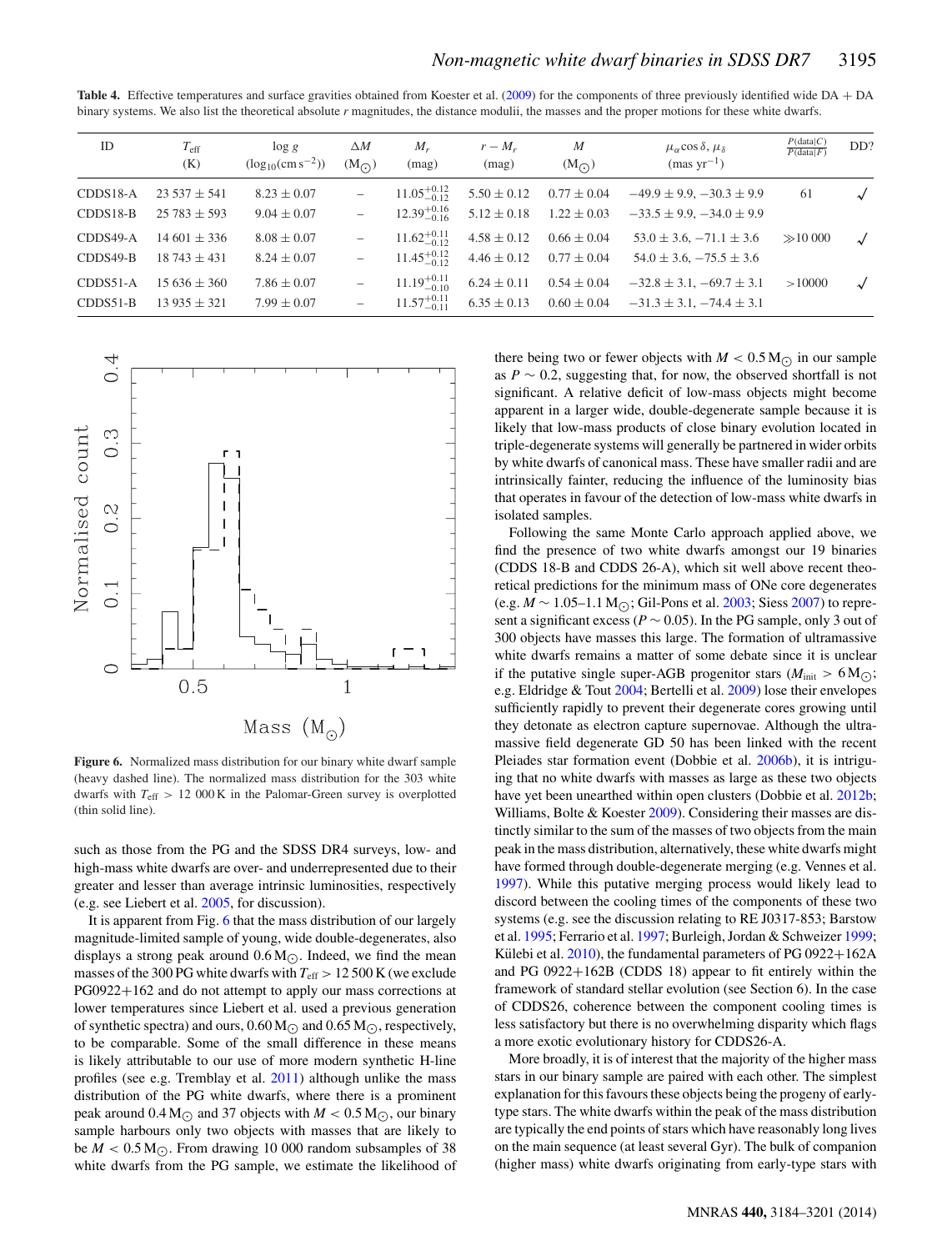relatively short main-sequence lifetimes will have cooled below  $T_{\text{eff}} \approx 8000$ –9000 K (e.g. 2.5 Gyr for 0.9 M<sub> $\odot$ </sub>) and moved out with our colour selection region prior to the formation of a doubledegenerate system. It is widely documented that stars of greater mass are more likely to reside in multiple systems than those of lower mass. The binary fraction for the lowest mass M dwarfs is estimated to be only 25–35 per cent (e.g. Reid & Gizis [1997;](#page-17-58) Delfosse et al. [2004\)](#page-16-7), while it is found to be around 70 per cent for the O and B stars (e.g. Mason et al. [1998;](#page-17-59) Sana et al. [2008\)](#page-17-60). However, as the binary fraction of the F- and G-type stars (the progeny of which dominate the white dwarf mass distribution) is only slightly lower than this at 50–60 per cent (Abt & Levy [1976;](#page-16-28) Duquennoy & Mayor [1991\)](#page-16-0), it seems unlikely that gross variations in the binary fraction with stellar mass can account for the excess of very high mass degenerates in our study. Alternatively, it could have arisen because the projected separation distribution of companions to early-type stars like the progenitors of these white dwarfs is peaked at several hundred au compared to a few tens of au, as for stars of later spectral type (Patience et al. [2002;](#page-17-61) De Rosa et al. [2014\)](#page-16-29). During the final stages of stellar evolution, when the orbits widened, following Jean's theorem (e.g. Iben [2000\)](#page-17-62), those of the intermediatemass stars expanded by around a factor 5–10 while those of the F/G stars grew significantly less, leaving the peak of the latter systems at or below the resolution limit of the SDSS imaging data. This may have been further compounded by the bulk of the near-equal-mass progenitor systems, where both components can evolve beyond the main sequence within a Hubble time, populating the lower half of the projected separation distribution (De Rosa et al. [2014\)](#page-16-29).

#### **5.2 Applying the non-magentic binary sample to probe the origins of unusual white dwarfs: the HFMWDs**

Around 10 per cent of white dwarfs have a magnetic field with  $B > 1$  mG, the HFMWDs. Those with H-rich atmospheres (the majority) are identified from Zeeman splitting of the pressure broadened Balmer lines in their optical spectrum. However, the standard spectral technique applied to determine non-magnetic white dwarf masses (e.g. Bergeron, Saffer & Liebert [1992\)](#page-16-30) does not work well for HFMWDs due to poor understanding of the broadening from the interaction of the electric and magnetic fields at the atomic scale. Consequently, mass estimates are available for relatively few HFMWDs and often have large uncertainties. They reveal these objects to be generally more massive ( $\Delta M \sim 40$  per cent) than their non-magnetic cousins (e.g. Wickramasinghe & Ferrario [2005;](#page-17-63) Kepler et al. [2013\)](#page-17-24). The difficulties in determining the parameters of HFMWDs, in particular their ages, also mean that assessing their origins is problematic.

Short of a detailed statistical analysis of the kinematics of a large sample of hot white dwarfs, age information can only be readily accessed for HFMWDs that are members of open clusters or specific types of wide binary systems. During the course of this work, we have unearthed several new hot, wide, magnetic  $+$  non-magnetic double-degenerate systems (Dobbie et al. [2012a,](#page-16-9) [2013,](#page-16-10) Dobbie et al. in preparation). For each system, we have compared our estimate of the mass of the non-magnetic component to recent determinations of the stellar IFMR to infer a progenitor mass. This has been matched to a grid of solar metallicity stellar evolutionary models to determine the stellar lifetime (Girardi et al. [2000\)](#page-17-64). Subsequently, we have linearly combined this with the cooling time of the white dwarf to obtain a limit on the total age of the binary and ultimately a lower limit on the mass of the companion HFMWD's progenitor.

However, any selection effects imprinted on our young, wide, double-degenerate sample, as discussed above, could potentially lead to biased conclusions about the progenitors of HFMWDs, if these systems are examined only in isolation. The two main competing hypothetical pathways to the formation of HFMWDs should synthesize them on different time-scales since stellar lifetimes are strongly mass dependent. For example, if they descend primarily from magnetic Ap/Bp stars  $(M_{\text{init}} \gtrsim 2 \,\text{M}_{\odot})$ ; e.g. Angel, Borra & Landstreet [1981\)](#page-16-31), then most will be formed within only a few hundred Myr (i.e. lifetimes of early-F, A and B stars) after the birth of their host population. Alternatively, if their magnetism is generated by differential rotation within gas which envelopes primordial close binaries, either when their primary stars ( $M_{init} \geq 0.8$  M $_{\odot}$ ) expand to giant scale and overfill their Roche lobes (Tout et al. [2008;](#page-17-65) Nord-haus et al. [2011\)](#page-17-66) or during merging of two degenerate remnants (García-Berro et al.  $2012$ ), the majority of HFMWDs, like field white dwarfs, will be created several Gyr after the birth of their progenitor stars (i.e. form mainly from the numerically dominant F and G stars). The mass distribution of any wide degenerate companions to HFMWDs, when compared to that of the non-magnetic + non-magnetic white dwarf systems, could provide insight on the lifetimes of the progenitor stars and thus clues as to which of these formation pathways is more dominant.

An examination of the component masses in our 19 systems reveals that in 13 cases both are  $M < 0.7$  M $\odot$ . In contrast, out of seven known hot, wide, magnetic  $+$  non-magnetic double-degenerates, only one harbours a non-magnetic white dwarf with  $M < 0.7 M_{\odot}$ (that is the five systems discussed in Dobbie et al. [2013,](#page-16-10) and two more reported in Dobbie et al. in preparation, in which the non-magnetic DA components have masses of  $0.76 \pm 0.06$  M $\odot$ , CDDS 22-A, and  $0.56 \pm 0.04$  M<sub>( $\odot$ </sub>, CDDS 27-A). While the masses of the HFMWDs in these seven binaries may well have been modified through stellar interactions, the masses of the non-magnetic DA companions are presumably reflective of the spectral types of their progenitor stars. Unless some factor has dictated otherwise (e.g. the evolutionary time-scales for the formation of the HFMWDs), the progenitor stars of these white dwarfs should have had the same broad distribution in mass as those of the components of the 19  $non-magnetic + non-magnetic double-degenerate binaries studied$ here. Adopting this as a null hypothesis, we have drawn thousands of subsets of seven degenerates randomly from the 19 non-magnetic binary systems. We find that only approximately 10 (100) subsamples per 10 000 contain six (five) white dwarfs with  $M \geq 0.7$  M<sub> $\odot$ </sub>. We have also applied a two-sample Kolmogorov–Smirnov test to the mass distributions of the seven non-magnetic companions and the more massive white dwarf components in each of our 19 binaries. For  $n_1 = 7$  and  $n_2 = 19$ , the critical  $D_{\text{crit}}$  values are 0.54 and 0.60 for  $P = 0.1$  and  $P = 0.05$ , respectively. From the cumulative distributions shown in Fig. [7,](#page-13-0) we determine  $D = 0.54$ , which rejects at marginal significance the null hypothesis. These findings suggest these two groups of white dwarfs may have different progenitor mass distributions.

This disparity in these two mass distributions favours a formation model in which the origins of HFMWDs preferentially involve early-type stars, although it does not categorically rule out the hypothesis that they form as a result of stellar interaction. For example, it is possible they are born from higher order stellar systems. Studies of main-sequence stars reveal a non-negligible proportion of binaries are in fact higher order systems, principally triples (∼25 per cent; Raghavan et al. [2010\)](#page-17-67). For reasons of dynamical stability, the majority of these systems are structured hierarchically, such that they consist of a relatively close (and potentially interacting)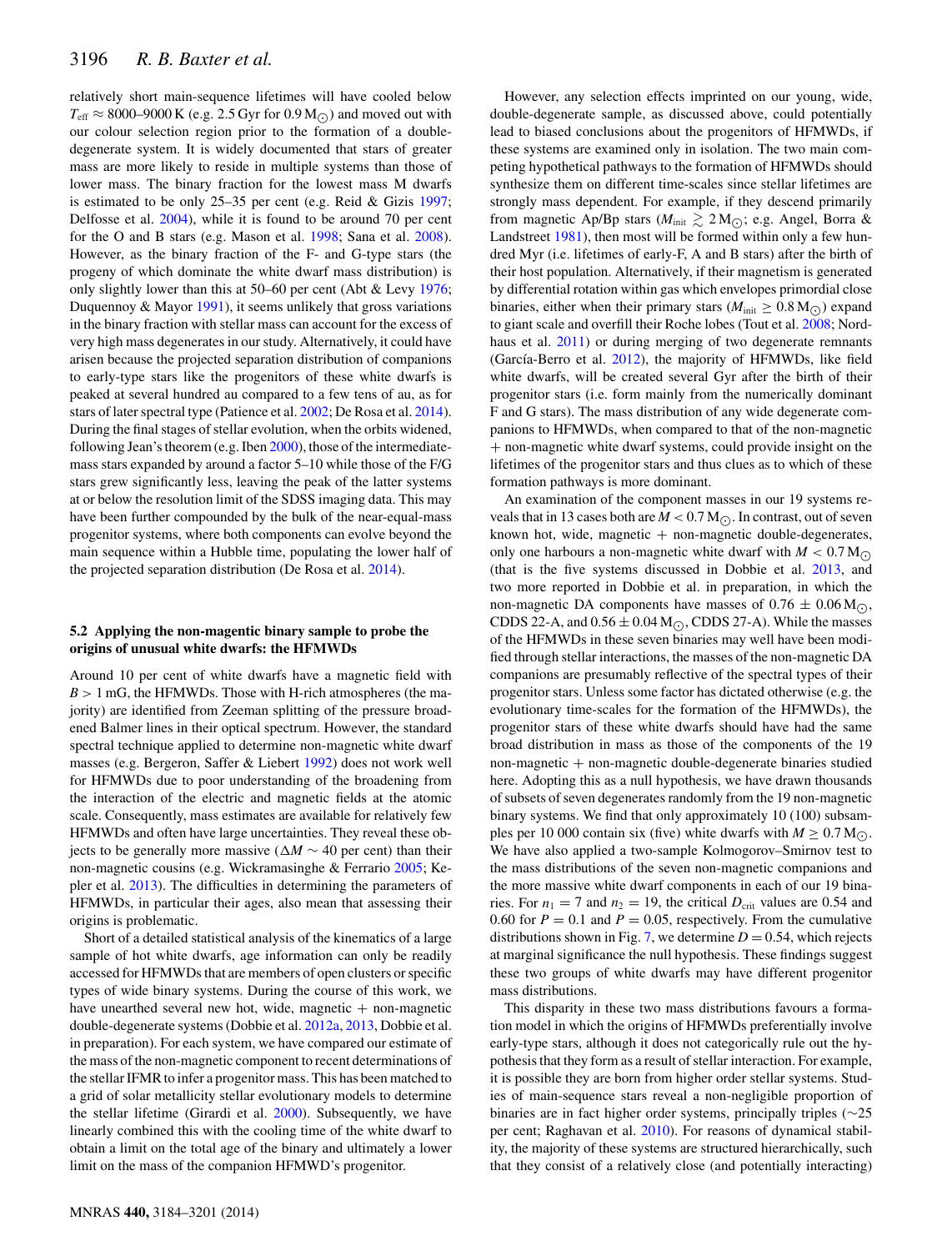<span id="page-13-0"></span>

**Figure 7.** Normalized cumulative mass distribution for our binary white dwarf sample (black line). The normalized cumulative mass distribution for the seven DA white dwarfs in magnetic  $+$  non-magnetic systems is overplotted (grey line).

pair with a tertiary companion in a much wider orbit (e.g. Black [1982;](#page-16-33) Tokovinin [1997\)](#page-17-68). Our result would, however, require stars of earlier spectral type to occur more frequently in higher order multiple systems. Moreover, as current understanding of the IFMR indicates that stars of earlier spectral-type naturally lead to more massive white dwarfs, there is less need in this case to invoke merging to account for the larger than average masses of HFMWDs. Admittedly, our findings appear difficult to reconcile with the almost complete absence of HFMWDs in the more than 2000 close, detached white dwarf + main-sequence binaries known to date (e.g. Rebassa-Mansergas et al. [2012;](#page-17-69) Parsons et al. [2013\)](#page-17-70), particularly considering the existence of a healthy population of magnetic cataclysmic variables. Precision kinematics for large numbers of hot, recently formed, field white dwarfs from *Gaia* (Jordan [2008\)](#page-17-71) will provide a crucial complementary view on the origins of HFMWDs. For now, spectroscopic studies of additional young, wide, doubledegenerate systems would be useful to strengthen or refute the trend discussed above. For example, our initial work could be extended to include objects from the most recent SDSS coverage and regions of sky explored by the SkyMapper (Keller et al. [2007\)](#page-17-72) and VST ATLAS (Shanks & Metcalfe [2012\)](#page-17-73) surveys.

# **6 THE NON-MAGENTIC BINARY SAMPLE AND THE IFMR**

Our current knowledge about the form of the fundamentally important stellar IFMR is derived predominantly from observations of white dwarfs that are members of open clusters. Most open cluster studies of the IFMR are consistent with a monotonic relation with a mild degree of scatter (e.g. Kalirai et al. [2008;](#page-17-74) Casewell et al. [2009;](#page-16-5) Williams et al. [2009\)](#page-17-55). Only a modest number of these objects are known to deviate substantially from the general trend (e.g. LB 5893, LB 390 in nearby Praesepe cluster; Reid [1996;](#page-17-75) Casewell et al. [2009\)](#page-16-5). However, potentially the open cluster data could have furnished us with a biased perspective on the form of the relation. While these data now span a comparatively broad range of initial mass ( $M_{\text{init}} \approx 1.5$ –6 M<sub>( $\odot$ </sub>), they are still heavily concentrated between  $M_{\text{init}} = 2.8 - 5 \text{ M}$ . Moreover, faint candidate white dwarf members of these populations are generally identified from their location towards the blue side of colour–magnitude diagrams. Due to the premium on 8 m class telescope time any photometrically outlying cluster white dwarfs e.g. cooler, redder objects located closer to the field star population, are arguably less likely to be targeted for follow-up spectroscopic observations. Studies of white dwarfs in wide binary systems with subgiant and main-sequence stars suggest that there may be more scatter in the IFMR than indicated by the cluster work (Catalán et al. [2008;](#page-16-34) Zhao et al. [2012;](#page-17-76) Liebert et al. [2013\)](#page-17-77).

Although our investigation of wide double-degenerate systems cannot provide data points with the absolute age calibration necessary for investigating the IFMR in the style of studies of open cluster white dwarfs or white dwarf  $+$  subgiant binaries, they can still serve as a useful test of its relative form. Hence, we have derived the cooling time for each of our binary white dwarfs, including the DB, with the mixed CO core composition 'thick H-layer'evolutionary calculations of the Montreal Group (Fontaine, Brassard & Bergeron [2001,](#page-16-35) the cooling time of the DB is largely insensitive to our choice of H-layer mass). The errors on our estimates are derived by propagating the uncertainties in effective temperature and surface gravity. We have applied three relatively recent, linear model estimates of the IFMR and grids of solar metallicity stellar evolutionary models (Girardi et al. [2000\)](#page-17-64) to infer both the masses and the stellar lifetimes of the white dwarfs' progenitor stars. These IFMRs have been derived by different research teams (Dobbie et al. [2006a;](#page-16-36) Kalirai et al. [2008;](#page-17-74) Williams et al. [2009\)](#page-17-55) and do not include white dwarfs with  $T_{\text{eff}}$  < 12 500 K, the masses of which can be systematically overestimated (e.g. see Kepler et al. [2007\)](#page-17-33). Next, we have combined these lifetimes with the degenerate cooling times to obtain two independent determinations of the total age of each system for each assumed IFMR. Finally, we have calculated the differences between these pairs of age estimates. For negligible measurement errors and a perfect model of a monotonic IFMR with no intrinsic scatter, these should be zero. The uncertainties associated with these values have been determined following a Monte Carlo approach.

Examination of the age discrepancies in Table [5](#page-14-0) reveals that importantly, none of the 19 systems is strongly discordant with our current understanding of the form of the IFMR. The deviations from zero or no age difference are within  $1\sigma$  for 11 out of the 19 systems and less than about  $2.1\sigma$  for the remaining binaries, suggesting that the dominant contributors to the non-zero values are the uncertainties on our parameter estimates. Unfortunately, these are generally large, especially at lower initial masses. This is where the inferred main-sequence lifetime is, in an absolute sense, a strong function of mass, curbing the usefulness of these systems for this work. For initial masses  $M_{\text{init}} \gtrsim 2.5 \text{ M}_{\odot}$ , the uncertainties are typically only a few 100 Myr and the parameters of the bulk of systems here can be comfortably reconciled with any of the three model IFMRs. This is perhaps not surprising as the data around which these models are constructed is drawn primarily from  $M_{\text{init}} \gtrsim 2.5 \text{ M}_{\odot}$ . Third dredgeup is also anticipated to be rather efficient in this mass regime at preventing further growth of the degenerate core during thermally pulsing asymptotic giant branch evolution (e.g. see discussion in Weidemann [2000\)](#page-17-78). Any factor that can substantially interfere with the mass-loss process at this time, when the radius of a star reaches its maximum (e.g. the presence of a close companion) is likely to have a relatively minor impact on the final remnant mass. In comparison, at lower initial mass, third dredge-up is anticipated to be less efficient, potentially allowing the core to grow significantly during this phase. Differences in third dredge-up efficiency, as a function on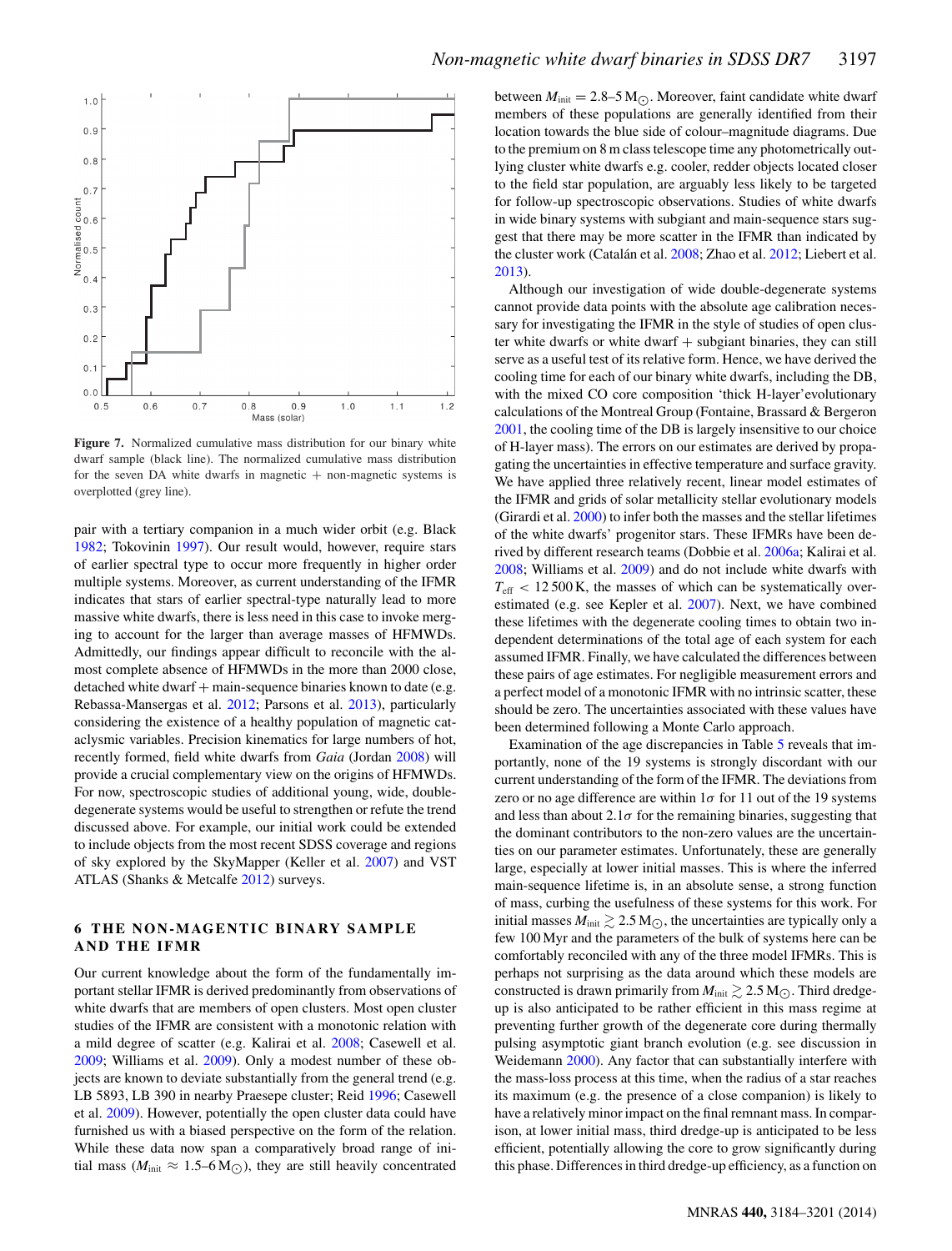# <span id="page-14-0"></span>3198 *R. B. Baxter et al.*

Table 5. Progenitor masses for the white dwarfs, determined from three recent estimates of the form of the IFMR, 1. Dobbie et al. [\(2006a\)](#page-16-36), 2. Kalirai et al. [\(2008\)](#page-17-74) and 3. Williams et al. [\(2009\)](#page-17-55). Stellar lifetimes have been derived from the solar metallicity evolutionary models of Girardi et al. [\(2000\)](#page-17-64). We have calculated the difference between the system age derived from component A and the system age derived from component B. This should be zero for negligible measurement errors and a perfect representation of a monotonic IFMR with no intrinsic scatter. Where an uncertainty is listed as HT, the calculated error bound extends to or lies beyond a Hubble time. When both bounds are larger than a Hubble time, we flag the estimate as providing no meaningful constraint (NMC). The projected separation of the components of each system are also shown (rounded to 25 au).

| Component                |                                                             | IFMR 1                   |                                                                      | IFMR <sub>2</sub>          |                                                             | IFMR 3                   | Separation |
|--------------------------|-------------------------------------------------------------|--------------------------|----------------------------------------------------------------------|----------------------------|-------------------------------------------------------------|--------------------------|------------|
|                          | $M_{init}/M_{\odot}$                                        | $\Delta S$ ystem age/Myr | $M_{\text{init}}/M_{\bigodot}$                                       | $\Delta S$ ystem age/Myr   | $M_{init}/M_{\odot}$                                        | $\Delta S$ ystem age/Myr | /au        |
| CDDS3-A<br>CDDS3-B       | $2.25^{+0.59}_{-0.52}$<br>$1.89^{+0.67}_{-0.60}$            | $-901^{+689}_{-2446}$    | $1.78^{+0.46}_{-0.41}$<br>$1.34_{-0.59}^{+0.63}$                     | $-2733^{+3095}_{-HT}$      | $1.93^{+0.34}_{-0.31}$<br>$1.56^{+0.50}_{-0.47}$            | $-1419^{+1369}_{-5973}$  | 1725       |
| CDDS6-A<br>CDDS6-B       | $2.87^{+0.63}_{-0.55}$<br>$2.74^{+0.63}_{-0.54}$            | $-155^{+236}_{-276}$     | $2.54\substack{+0.48 \\ -0.46}$<br>$2.39^{+0.48}$<br>$-0.45$         | $-216^{+463}_{-546}$       | $2.57^{+0.35}_{-0.34}$<br>$2.44^{+0.36}_{-0.34}$            | $-188^{+368}_{-412}$     | 400        |
| CDDS8-A<br>CDDS8-B       | $2.62^{+0.61}_{-0.52}$<br>$2.53_{-0.62}^{+0.71}$            | $-630^{+291}_{-515}$     | $2.23_{-0.42}^{+0.45}$<br>$2.13^{+0.63}_{-0.60}$                     | $-736^{+711}_{-1330}$      | $2.31_{-0.30}^{+0.33}$<br>$2.22^{+0.50}_{-0.48}$            | $-682^{+513}_{-755}$     | 3225       |
| CDDS9-A<br>CDDS9-B       | $1.33_{-0.73}^{+0.79}$<br>$2.29^{+0.70}_{-0.70}$<br>$-0.62$ | $3380^{+HT}_{-3157}$     | < 1.49<br>$1.83^{+0.64}_{-0.60}$                                     | NMC                        | $0.99^{+0.68}_{-0.65}$<br>$1.97^{+0.51}_{-0.48}$            | $11605^{+HT}_{-12393}$   | 5875       |
| CDDS14-A<br>$CDDS14-B$   | $2.35^{+0.69}_{-0.61}$<br>$2.06^{+0.70}_{-0.64}$            | $-618^{+769}_{-1478}$    | $1.91 \substack{+0.62 \\ -0.58}$<br>$1.55^{+0.66}_{-0.63}$           | $-1250^{+2485}_{-11131}$   | $2.04^{+0.49}_{-0.47}$<br>$1.74^{+0.53}_{-0.51}$            | $-671_{-3637}^{+1143}$   | 1075       |
| $CDDS15-A$<br>$CDDS15-B$ | $1.67^{+0.64}_{-0.59}$<br>$1.66^{+0.53}_{-0.48}$            | $245 + 3872$<br>$-2081$  | $1.08^{+0.59}_{-0.58}\,$<br>$1.06^{+0.42}_{-0.39}$                   | NMC                        | $1.34^{+0.47}_{-0.47}$<br>$1.33_{-0.30}^{+0.31}$            | $180^{+HT}_{-5726}$      | 725        |
| $CDDS16-A$<br>$CDDS16-B$ | < 2.86<br>$1.60^{+0.85}_{-0.72}$                            | NMC                      | < 2.45<br>$0.99_{-0.78}^{+0.92}$                                     | NMC                        | ${<}2.52$<br>$1.26^{+0.75}_{-0.65}$                         | NMC                      | 1850       |
| CDDS17-A<br>$CDDS17-B$   | $3.19^{+0.92}_{-0.85}$<br>$2.30^{+0.71}_{-0.64}$            | $-273^{+508}_{-809}$     | $2.93^{+1.02}_{-0.99}$<br>$1.85^{+0.67}_{-0.65}$                     | $-834_{-3731}^{+1043}$     | $2.90^{+0.73}_{-0.74}$<br>$1.99^{+0.53}_{-0.52}$            | $-639^{+830}_{-1377}$    | 900        |
| CDDS18-A<br>$CDDS18-B$   | $3.60\substack{+0.70 \\ -0.60}$<br>$7.00_{-0.84}^{+1.01}$   | $46^{+172}_{-98}$        | $3.42^{+0.52}_{-0.49}$<br>$7.58^{+0.61}_{-0.58}$                     | $96^{+167}_{-100}$         | $3.32^{+0.37}_{-0.36}$<br>$6.83^{+0.31}_{-0.33}$            | $114^{+128}_{-87}$       | 525        |
| CDDS26-A<br>$CDDS26-B$   | $6.65^{+0.98}_{-0.81}$<br>$1.76^{+0.66}_{-0.61}$            | $-1535^{+914}_{-5286}$   | $7.15^{+0.62}_{-0.57}$<br>$1.18^{+0.62}_{-0.60}$                     | $-6256^{+4920}_{-HT}$      | $6.47^{+0.34}_{-0.34}$<br>$1.42^{+0.49}_{-0.47}$            | $-3163^{+1842}_{-HT}$    | 725        |
| CDDS29-A<br>CDDS29-B     | $4.34^{+0.78}_{-0.66}$<br>$3.22^{+0.68}_{-0.58}$            | $-72^{+107}_{-204}$      | $4.33^{+0.57}_{-0.53}$<br>$2.96^{+0.53}_{-0.48}$                     | $-176^{+142}_{-250}$       | $4.08^{+0.40}_{-0.38}$<br>$2.93^{+0.37}_{-0.36}$            | $-164^{+120}_{-180}$     | 825        |
| CDDS30-A<br>CDDS30-B     | $1.61^{+0.66}_{-0.60}$<br>$1.97^{+0.67}_{-0.61}$            | $946^{+6381}_{-1472}$    | $1.01_{-0.59}^{+0.61}$<br>$1.44^{+0.62}_{-0.59}$                     | NMC                        | $1.28^{+0.48}_{-0.47}$<br>$1.64^{+0.49}_{-0.47}$            | $5495^{+HT}_{-3009}$     | 425        |
| CDDS31-A<br>CDDS31-B     | $4.52^{+0.78}_{-0.68}$<br>$3.37^{+0.68}_{-0.59}$            | $192^{+101}_{-179}$      | $4.55^{+0.57}_{-0.54}$<br>$3.15^{+0.53}_{-0.48}$                     | $116^{+129}_{-213}$        | $4.27^{+0.39}_{-0.39}$<br>$3.09^{+0.38}_{-0.36}$            | $118^{+116}_{-165}$      | 150        |
| CDDS36-A<br>CDDS36-B     | $2.24_{-0.51}^{+0.59}$<br>$2.08\substack{+0.58 \\ -0.50}$   | $-313^{+574}_{-663}$     | $1.77^{+0.46}_{-0.42}$<br>$1.57^{+0.45}_{-0.41}$                     | $-775^{+1756}_{-3328}$     | $1.93_{-0.31}^{+0.34}$<br>$1.76^{+0.33}_{-0.31}$            | $-331^{+820}_{-1343}$    | 4025       |
| CDDS40-A<br>CDDS40-B     | $2.33^{+0.68}_{-0.62}$<br>$2.92^{+0.72}_{-0.72}$<br>$-0.65$ | $138^{+724}_{-393}$      | $1.88^{+0.61}_{-0.60}$<br>$2.60^{+0.64}_{-0.62}$<br>$^{\prime}-0.61$ | $592^{+2770}_{-869}$       | $2.02^{+0.49}_{-0.48}$<br>$2.62^{+0.49}_{-0.62}$<br>$-0.49$ | $437^{+1123}_{-695}$     | 2100       |
| CDDS48-A<br>CDDS48-B     | $3.05^{+0.73}_{-0.66}$<br>$2.54^{+0.61}_{-0.53}$            | $36^{+293}_{-397}$       | $2.75^{+0.64}_{-0.62}$<br>$2.13_{-0.44}^{+0.48}$                     | $-294^{+640}_{-633}$       | $2.75^{+0.49}_{-0.50}$<br>$2.23_{-0.34}^{+0.35}$            | $-135^{+470}_{-467}$     | 475        |
| CDDS49-A<br>CDDS49-B     | $2.78^{+0.64}_{-0.55}$<br>$3.58^{+0.70}_{-0.61}$            | $401^{+337}_{-194}$      | $2.43^{+0.50}_{-0.46}$<br>$3.41^{+0.53}_{-0.50}$                     | $623^{+554}_{-325}$        | $2.48^{+0.36}_{-0.35}$<br>$3.31_{-0.38}^{+0.38}$            | $550^{+381}_{-255}$      | 525        |
| CDDS50-A<br>CDDS50-B     | $2.57^{+0.62}_{-0.54}$<br>$2.37^{+0.70}_{-0.62}$            | $-347^{+360}_{-663}$     | $2.17^{+0.49}_{-0.45}$<br>$1.93^{+0.63}_{-0.59}$                     | $-551^{+876}_{-2327}$      | $2.26_{-0.34}^{+0.36}$<br>$2.06_{-0.48}^{+0.50}$            | $-509^{+687}_{-1017}$    | 375        |
| CDDS51-A<br>$CDDS51-B$   | $1.86^{+0.55}_{-0.48}$<br>$2.37^{+0.60}_{-0.51}$            | $618^{+1561}_{-594}$     | $1.31_{-0.41}^{+0.43}$<br>$1.93^{+0.47}_{-0.43}$                     | $2800^{+{\rm HT}}_{-2540}$ | $1.54^{+0.32}_{-0.31}$<br>$2.06^{+0.35}_{-0.33}$            | $1265_{-1119}^{+2768}$   | 2200       |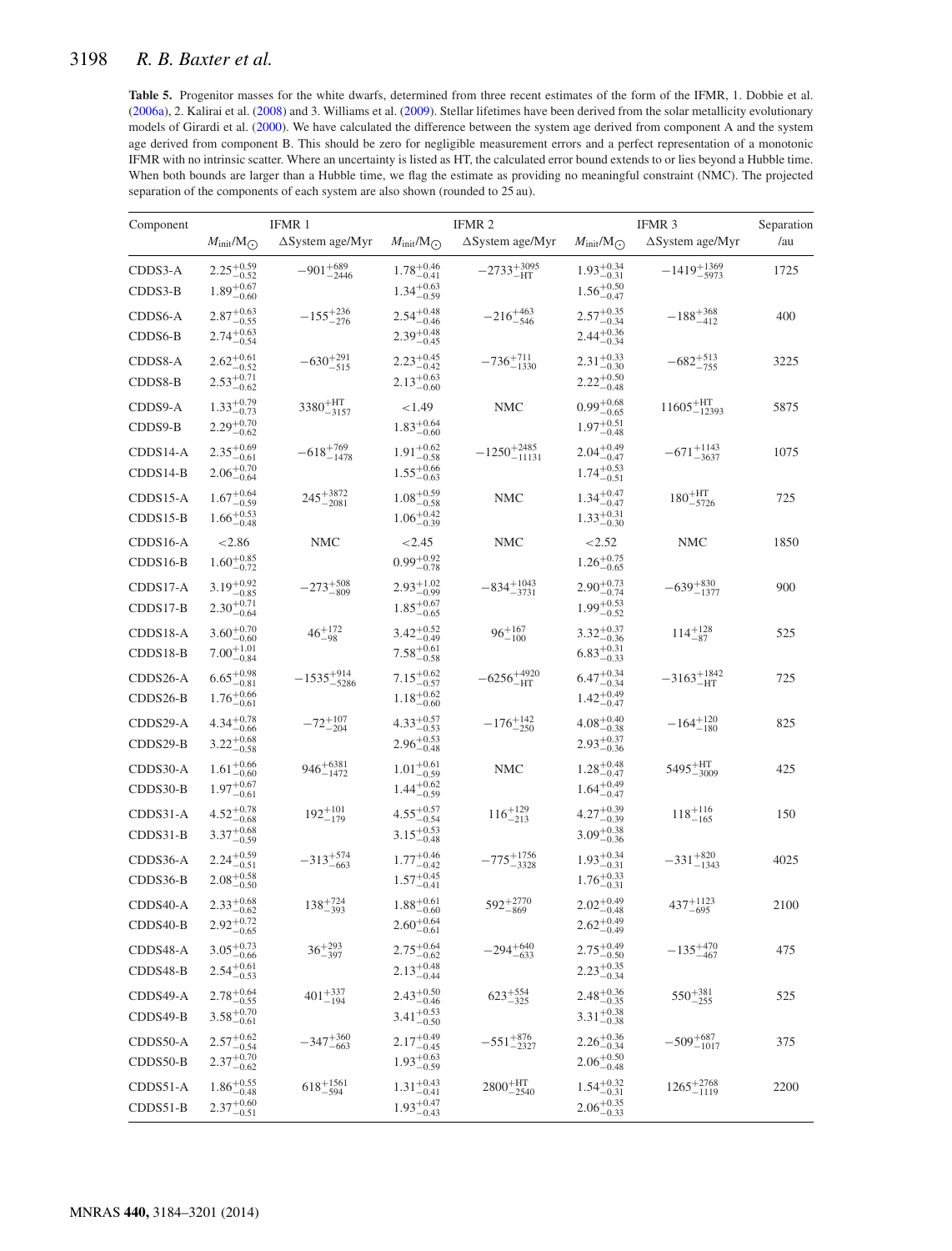main-sequence mass, might explain some of the additional scatter reported in previous wide binary studies of the IFMR. These tend to sample lower initial masses. However, some of the extra dispersion in the results of these studies undoubtedly stems from the neglect of the spectroscopic overestimate of mass at  $T_{\text{eff}} < 12000 \text{ K}.$ 

#### **7 ADDITIONAL NOTES ON SOME SPECIFIC SYSTEMS**

#### **7.1 CDDS15**

All new white dwarfs presented here have hydrogen dominated atmospheres, except CDDS15-A which is a DB. Following L151- 81A/B (Oswalt, Hintzen & Luyten [1988\)](#page-17-79), CDDS15 is only the second wide  $DA + DB$  system identified to date. However, a number of unresolved, presumably close, DA + DB systems are also known or suspected, including MCT 0128-3846, MCT 0453-2933 (Wesemael et al. [1994\)](#page-17-80), PG 1115+166 (Bergeron & Leggett [2002;](#page-16-37) Maxted et al. [2002\)](#page-17-81) and KUV 02196+2816 (Limoges, Bergeron & Dufour [2009\)](#page-17-82). The latter two systems have total system masses close to the Chandrasekar limit  $(1.4 M_{\odot})$  but although PG 1115+166 is also known to be a post-common-envelope binary its components are too widely separated ( $a \sim 0.2$  au) for it to merge within a Hubble time. CDDS15-A and CDDS15-B are both located on the lower side of the peak in the field white dwarf mass distribution and have relatively large tangential velocities ( $v_{tan}$  ≈ 90 km s<sup>-1</sup>). D'Antona & Mazzitelli [\(1991\)](#page-16-38) have suggested that DBs preferentially form for lower mass progenitors ( $M_{\text{init}} < 2 \,\text{M}_{\odot}$ ) where the very high mass-loss rates experienced at the peak of the last thermal pulse cycle can remove the entire hydrogen surface envelope in a very short time. However, at least one helium-rich white dwarf is known which must, because of its membership of the 625 Myr Hyades cluster, have descended from a star with  $M_{\text{init}} > 2 M_{\odot}$ . L151-81A also appears likely to be the progeny of a moderately early-type star since from its higher than average mass ( $M = 0.71 M_{\odot}$ ) hydrogen-rich degenerate companion, L151-81B ( $T_{\text{eff}} = 10\,460 \,\text{K}$ , log  $g = 8.43$ ; Gianninas, Bergeron & Ruiz [2011\)](#page-16-39), we infer an upper limit of  $\tau \lesssim$ 2 Gyr on the age of this system. This corresponds to the lifetime of a  $M_{\text{init}} \gtrsim 1.7 M_{\odot}$  star. Interestingly, spectroscopic surveys of large samples of field white dwarfs have also found the mean mass of the DBs to be significantly larger than that of the DA population (e.g.  $\bar{M}_{\text{DB}} = 0.67 \,\text{M}_{\odot}$  and  $\bar{M}_{\text{DA}} = 0.63 \,\text{M}_{\odot}$ ; Bergeron et al. [2011;](#page-16-14) Gianninas et al. [2011\)](#page-16-39). In a spectroscopic analysis of 140 DBs ( $T_{\text{eff}} > 16000 \text{ K}$ ) drawn from the SDSS DR7, Kleinman et al. [\(2013\)](#page-17-23) found only one with  $M < 0.55 M_{\odot}$ . Similarly, in a study of 108 relatively bright DBs, Bergeron et al. [\(2011\)](#page-16-14) also found only one with a mass this low. It seems that CDDS15-A is perhaps slightly unusual for its rather low mass. The construction and the investigation of the properties (e.g. separation and companion mass distributions) of a sample of wide  $DA + DB$  binaries would likely provide additional insight on the evolutionary pathway that leads to the formation of hydrogen-deficient degenerates.

# **7.2 CDDS30**

The components of CDDS30 are separated by approximately 2.8 arcsec, which translates to around 400 au at the distance we calculate for this system. It is unlikely that these two objects have ever exchanged mass via Roche lobe overflow, so their masses, which are consistent with the lower side of the peak in the field white dwarf mass distribution, suggest that they are the progeny of mainsequence stars that had comparatively modest masses  $(M < 2 M_{\odot})$ .

We note that this pairing is only 16 arcsec (2400 au at 150 pc) from a relatively bright ( $B = 13.17$ ,  $V = 12.12$ ,  $J = 10.37 \pm 0.02$ ,  $H = 9.94 \pm 0.03$ ,  $K_s = 9.82 \pm 0.02$ ), late-type star, TYC 2535-524-1, which the Tycho-2 catalogue (Høg et al. [2000\)](#page-17-83) reveals has a similar proper motion ( $\mu_{\alpha}$ cos  $\delta = -44.3 \pm 3.5$  mas yr<sup>-1</sup>,  $\mu_{\delta} = 30.6 \pm 3.5$  mas yr<sup>-1</sup>). Motivated by this, we have performed a crude estimate of the distance to this star. The optical colours drawn from the American Association of Variable Star Observers Photometric All Sky Survey [\(http://www.aavso.org/apass\)](http://www.aavso.org/apass)) appear to be consistent with a spectral type of K3–K4 (e.g. HD 219134, TW Piscis Austri). The near-IR colours from 2MASS are indicative of spectral types K2–K3 (e.g.  $\epsilon$ -Eridani, HD 219134). We are led to conclude that TYC 2535-524-1 is approximately K2–4V, which according to a recently published relation between absolute *H*-band magnitude and spectral type (Kirkpatrick et al. [2012\)](#page-17-84), corresponds to  $M_H \approx 4.0$ -4.6 mag. From the observed *H* magnitude of  $H = 9.94 \pm 0.03$ , we derive a distance modulus of 5.3–5.9, which is in accord with that we infer for CDDS30-A and CDDS30-B. Considering the similarities between these distance estimates and the statistically significant proper motion measurements, we are led to conclude that there is a reasonable likelihood that these two white dwarfs and TYC 2535-524-1 form a triple stellar system. The mass of the main-sequence star sets a lower limit on the mass of the white dwarfs' progenitors of  $M > 0.6 M_{\odot}$ . However, a detailed spectroscopic study of the early-K dwarf, including activity indicators, may provide limits on the total age of this system (e.g. Mamajek & Hillenbrand [2008\)](#page-17-85) that can lead to better constraints on the progenitor masses.

#### **7.3 CDDS 8-A and other possible ZZ Ceti stars**

At least one system in our survey harbours a white dwarf that has been confirmed previously as a pulsating ZZ Ceti star. CDDS 8-A (SDSS J033236.61−004918.4) was first reported as a DA in the catalogue of spectroscopically identified white dwarfs compiled from the first release of the SDSS data (Kleinman et al. [2004\)](#page-17-86). It was subsequently shown to be lying within the instability strip and pulsating with an amplitude of 15.1 mma on a period of 767.5 s (Mukadam et al. [2004\)](#page-17-87). As referred to in Section 4.1, we find a discrepancy of several hundred *K* between the effective temperature we measure for this object and that reported by Kleinman et al. [\(2013\)](#page-17-23). It is known that systematic uncertainties of this magnitude in spectroscopic estimates of the atmospheric parameters of ZZ Ceti white dwarfs can arise if the data are not averaged over several pulsation cycles (e.g. see Gianninas et al. [2011\)](#page-16-39). Our VLT observations of this object spanned only 1200 s, corresponding to less than two cycles of the presumably most prominent pulsation mode reported by Mukadam et al. [\(2004\)](#page-17-87). The two distinct SDSS spectra of this star also hint at variability in the shape and location of the  $H\alpha$  line core. This effect is likely due to velocity fields within the photosphere that result from the pulsational motion (Koester & Kompa [2007\)](#page-17-88).

Considering CDDS 8-A lies on the red edge of the instability strip and has an extremely bright, hot, white dwarf companion, SDSS J033236.86−004936.9 (Noguchi, Maehara & Kondo [1980;](#page-17-89) Wegner, McMahan & Boley [1987;](#page-17-90) McCook & Sion [1999\)](#page-17-91), from which the distance to and kinematics of this system can be stringently constrained, it represents a particularly interesting system for further study. Aficionados of pulsating white dwarfs may be interested in a further 10 components within our spectroscopic subsample that we have flagged here on the basis of their effective temperatures as either possible (CDDS 3-A, CDDS 15-B, CDDS 16-A, CDDS 17-B, CDDS 34-B, CDDS 40-A), probable (CDDS 29-A, CDDS 48-A,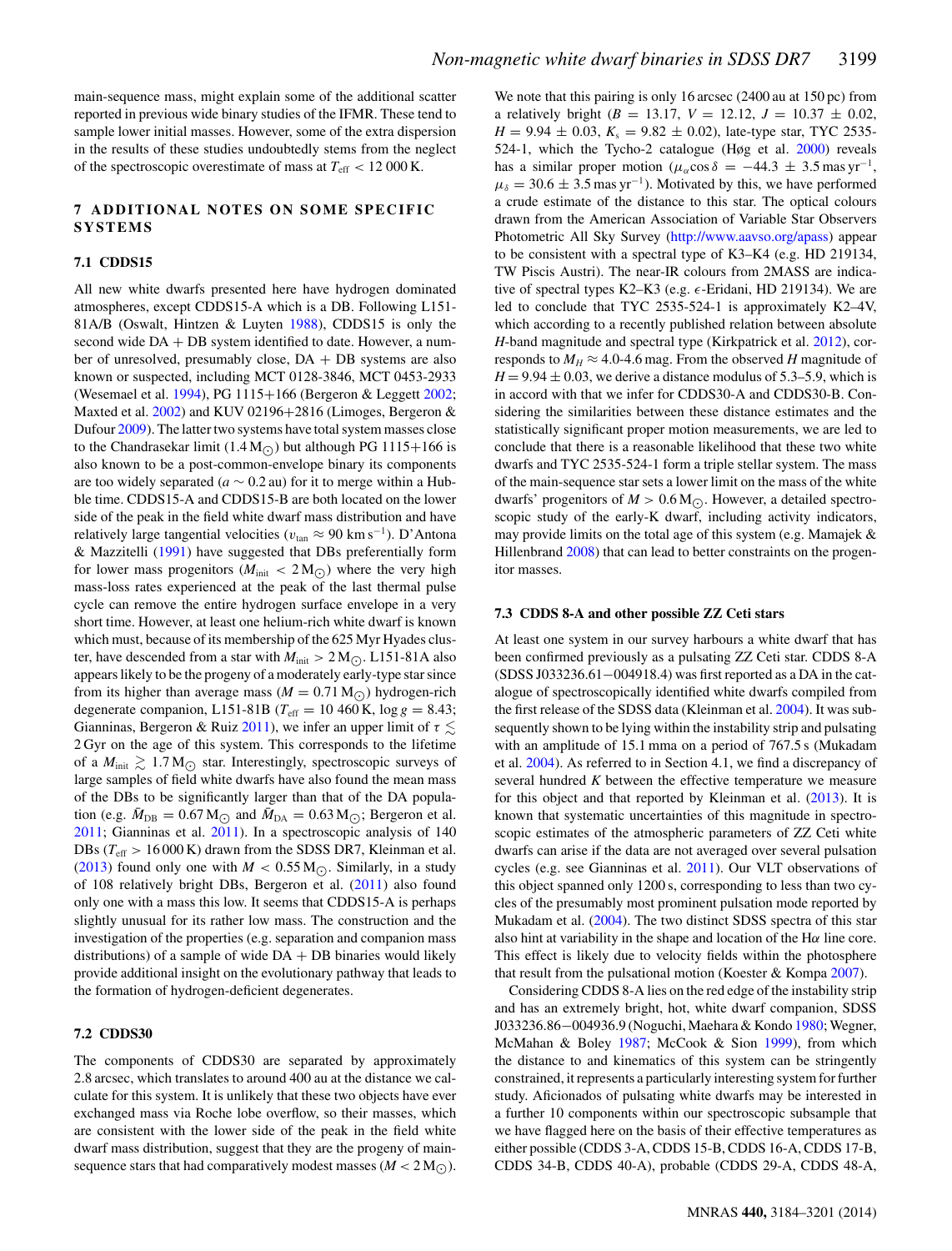CDDS 50-A) or highly probable (CDDS 14-A) ZZ Ceti stars. A significant proportion of these objects are brighter than  $g = 18$  so could be studied in more detail on telescopes of relatively modest aperture.

# **8 SUMMARY**

We have presented spectroscopy for the components of 18 candidate young, wide, double-degenerates photometrically identified within the footprint of the SDSS DR7. On the basis of our distance estimates and our astrometry, we have concluded that 16 candidates probably form physical systems. One of these is a wide  $DA + DB$ binary, only the second such system identified to date. We have determined the effective temperatures, surface gravities, masses and cooling times of the components of our 16 binaries. We have combined the sample with three similar systems previously known from the literature to lie within the DR7 footprint to construct a mass distribution for 38 white dwarfs in young, wide double-degenerate binaries. A comparison between this and the mass distribution of the isolated field white dwarf population reveals them to have broadly similar forms, each with a substantial peak around  $M \sim 0.6 M_{\odot}$ . However, there is a slight excess of the most massive white dwarfs in the binary sample which could be related to the primordial separation distribution of the progenitor systems and the expansion of binary orbits during the late stages of stellar evolution. We have shown how our sample can be exploited to probe the origins of unusual white dwarfs and found at marginal significance that the progenitor systems HFMWDs are preferentially associated with early-type stars, at least within these pairings. Finally, we have used the 19 young, wide double-degenerate systems to test the stellar IFMR. Within the relatively large uncertainties, no system appears to be strongly discordant with our current understanding of the relation.

#### **ACKNOWLEDGEMENTS**

This work is based in part on observations made with the Gran Telescopio Canarias (GTC), operated on the island of La Palma in the Spanish Observatorio del Roque de los Muchachos of the Instituto de Astrofisica de Canarias. The INT and the WHT are operated by the Isaac Newton Group in the Spanish Observatorio del Roque de los Muchachos of the Instituto de Astrofisica de Canarias. Based in part on observations made with ESO Telescopes at the La Silla Paranal Observatory under programme numbers 084.D-1097 and 090.D-0140. Based in part on observations obtained as part of the VISTA Hemisphere Survey, ESO Program, 179.A-2010 (PI: McMahon). This research was made possible through the use of the AAVSO Photometric All-Sky Survey (APASS), funded by the Robert Martin Ayers Sciences Fund. This research has made use of the SIMBAD data base, operated at the Centre de Données Astronomiques de Strasbourg (CDS), and of NASA's Astrophysics Data System Bibliographic Services (ADS). Funding for the SDSS and SDSS-II was provided by the Alfred P. Sloan Foundation, with Participating Institutions, the National Science Foundation, the US Department of Energy, the National Aeronautics and Space Administration, the Japanese Monbukagakusho, the Max Planck Society, and the Higher Education Funding Council for England. The SDSS website is [http://www.sdss.org/.](http://www.sdss.org/) SDSS is managed by the Astrophysical Research Consortium for the Participating Institutions. NL acknowledges support from the national programme number AYA2010-19136 funded by the Spanish Ministry of Science and

Innovation. NL is a Ramón y Cajal fellow at the IAC (number 08-303-01-02). Balmer/Lyman lines in the DA models were calculated with the modified Stark broadening profiles of Tremblay & Bergeron [\(2009\)](#page-17-26), kindly made available by the authors. We thank the referee for a constructive report which has improved this paper.

#### **REFERENCES**

- <span id="page-16-11"></span>Abazajian K. N. et al., 2009, ApJS, 182, 543
- <span id="page-16-28"></span>Abt H. A., Levy S. G., 1976, ApJS, 30, 273
- <span id="page-16-3"></span>Andrews J. J., Agueros M. A., Belczynski K., Dhital S., Kleinman S. J., ¨ West A. A., 2012, ApJ, 757, 170
- <span id="page-16-31"></span>Angel J. R. P., Borra E. F., Landstreet J. D., 1981, ApJS, 45, 457
- <span id="page-16-4"></span>Barbaro G., Pigatto L., 1984, A&A, 136, 355
- <span id="page-16-25"></span>Barstow M. A., Jordan S., O'Donoghue D., Burleigh M. R., Napiwotzki R., Harrop-Allin M. K., 1995, MNRAS, 277, 971
- <span id="page-16-12"></span>Baxter R., 2011, PhD thesis, Macquarie Univ.
- <span id="page-16-37"></span>Bergeron P., Leggett S. K., 2002, ApJ, 580, 1070
- <span id="page-16-30"></span>Bergeron P., Saffer R. A., Liebert J., 1992, ApJ, 394, 228
- <span id="page-16-15"></span>Bergeron P., Wesemael F., Beauchamp A., 1995, PASP, 107, 1047
- <span id="page-16-14"></span>Bergeron P. et al., 2011, ApJ, 737, 28
- <span id="page-16-22"></span>Bertelli G., Nasi E., Girardi L., Marigo P., 2009, A&A, 508, 355
- <span id="page-16-16"></span>Bertin E., Arnouts S., 1996, A&AS, 117, 393
- <span id="page-16-33"></span>Black D. C., 1982, AJ, 87, 1333
- <span id="page-16-27"></span>Burleigh M. R., Jordan S., Schweizer W., 1999, ApJ, 510, L37
- <span id="page-16-17"></span>Casali M. et al., 2007, A&A, 467, 777
- <span id="page-16-5"></span>Casewell S. L., Dobbie P. D., Napiwotzki R., Burleigh M. R., Barstow M. A., Jameson R. F., 2009, MNRAS, 395, 1795
- <span id="page-16-6"></span>Casewell S. L. et al., 2012, ApJ, 759, L34
- <span id="page-16-34"></span>Catalán S., Isern J., García-Berro E., Ribas I., Allende Prieto C., Bonanos A. Z., 2008, A&A, 477, 213
- <span id="page-16-2"></span>Clausen J. V., Torres G., Bruntt H., Andersen J., Nordström B., Stefanik R. P., Latham D. W., Southworth J., 2008, A&A, 487, 1095
- <span id="page-16-38"></span>D'Antona F., Mazzitelli I., 1991, in Michaud G., Tutukov A. V., eds, Proc. IAU Symp. Vol. 145, Evolution of Stars: the Photospheric Abundance Connection. Kluwer, Dordrecht, p. 399
- <span id="page-16-19"></span>De Gennaro S., von Hippel T., Winget D. E., Kepler S. O., Nitta A., Koester D., Althaus L., 2008, AJ, 135, 1
- <span id="page-16-29"></span>De Rosa R. J. et al., 2014, MNRAS, 437, 1216
- <span id="page-16-7"></span>Delfosse X. et al., 2004, in Hilditch R. W., Hensberge H., Pavlovski K., eds, ASP Conf. Ser. Vol. 318, Spectroscopically and Spatially Resolving the Components of the Close Binary Stars. Astron. Soc. Pac., San Francisco, p. 166
- <span id="page-16-18"></span>Dobbie P. D., Kenyon F., Jameson R. F., Hodgkin S. T., Hambly N. C., Hawkins M. R. S., 2002, MNRAS, 329, 543
- <span id="page-16-36"></span>Dobbie P. D. et al., 2006a, MNRAS, 369, 383
- <span id="page-16-23"></span>Dobbie P. D., Napiwotzki R., Lodieu N., Burleigh M. R., Barstow M. A., Jameson R. F., 2006b, MNRAS, 373, L45
- <span id="page-16-13"></span>Dobbie P. D., Napiwotzki R., Burleigh M. R., Williams K. A., Sharp R., Barstow M. A., Casewell S. L., Hubeny I., 2009, MNRAS, 395, 2248
- <span id="page-16-9"></span>Dobbie P. D., Baxter R., Kulebi B., Parker Q. A., Koester D., Jordan S., ¨ Lodieu N., Euchner F., 2012a, MNRAS, 421, 202
- <span id="page-16-24"></span>Dobbie P. D., Day-Jones A., Williams K. A., Casewell S. L., Burleigh M. R., Lodieu N., Parker Q. A., Baxter R., 2012b, MNRAS, 423, 2815
- <span id="page-16-10"></span>Dobbie P. D. et al., 2013, MNRAS, 428, L16
- <span id="page-16-0"></span>Duquennoy A., Mayor M., 1991, A&A, 248, 485
- <span id="page-16-21"></span>Eldridge J. J., Tout C. A., 2004, Mem. Soc. Astron. Ital., 75, 694
- <span id="page-16-26"></span>Ferrario L., Vennes S., Wickramasinghe D. T., Bailey J. A., Christian D. J., 1997, MNRAS, 292, 205
- <span id="page-16-20"></span>Ferrario L., Wickramasinghe D., Liebert J., Williams K. A., 2005, MNRAS, 361, 1131
- <span id="page-16-8"></span>Finley D. S., Koester D., 1997, ApJ, 489, L79
- <span id="page-16-1"></span>Fischer D. A., Marcy G. W., 1992, ApJ, 396, 178
- <span id="page-16-35"></span>Fontaine G., Brassard P., Bergeron P., 2001, PASP, 113, 409
- <span id="page-16-32"></span>García-Berro E. et al., 2012, ApJ, 749, 25
- <span id="page-16-39"></span>Gianninas A., Bergeron P., Ruiz M. T., 2011, ApJ, 743, 138